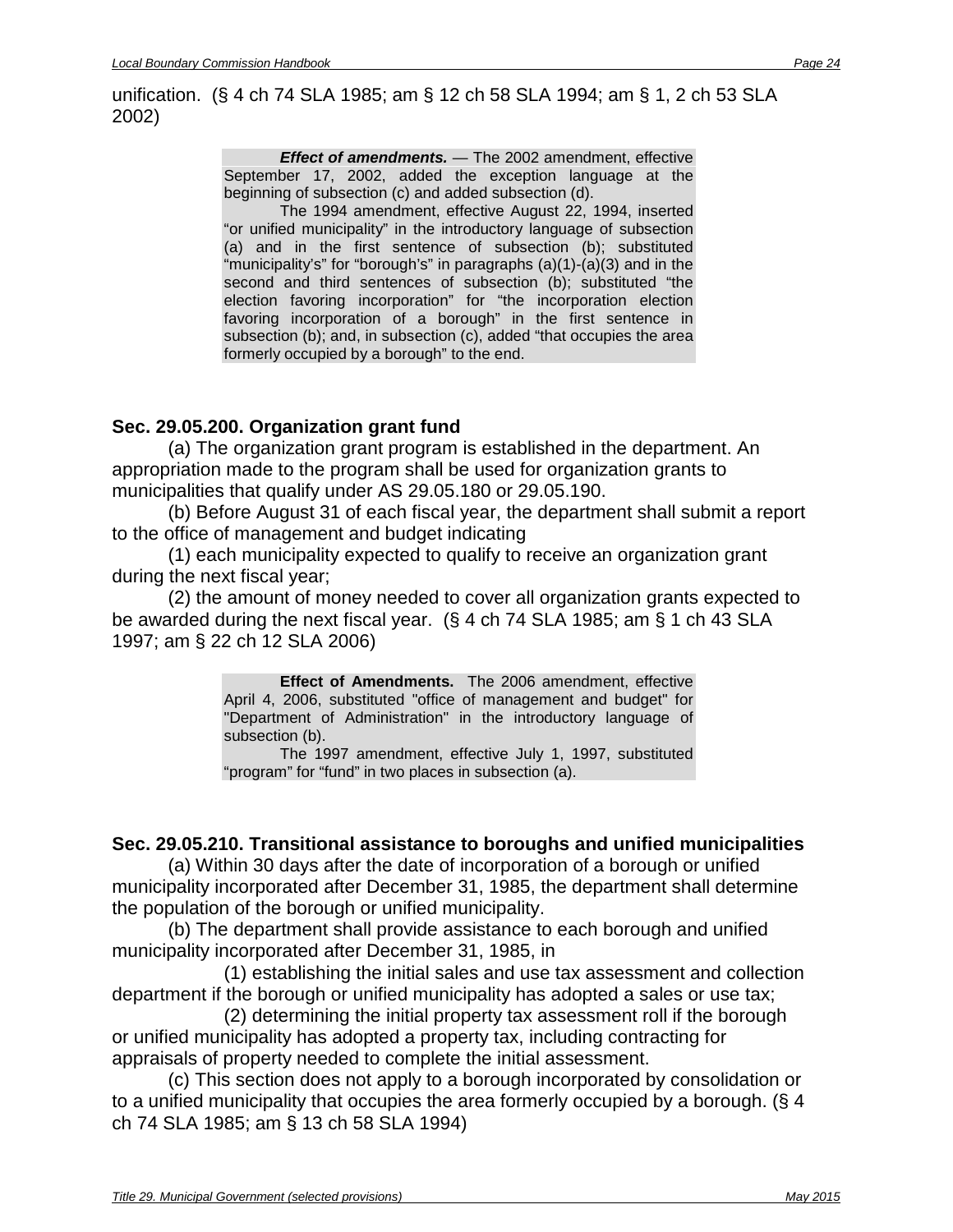unification. (§ 4 ch 74 SLA 1985; am § 12 ch 58 SLA 1994; am § 1, 2 ch 53 SLA 2002)

> *Effect of amendments.* — The 2002 amendment, effective September 17, 2002, added the exception language at the beginning of subsection (c) and added subsection (d).

> The 1994 amendment, effective August 22, 1994, inserted "or unified municipality" in the introductory language of subsection (a) and in the first sentence of subsection (b); substituted "municipality's" for "borough's" in paragraphs (a)(1)-(a)(3) and in the second and third sentences of subsection (b); substituted "the election favoring incorporation" for "the incorporation election favoring incorporation of a borough" in the first sentence in subsection (b); and, in subsection (c), added "that occupies the area formerly occupied by a borough" to the end.

## **Sec. 29.05.200. Organization grant fund**

(a) The organization grant program is established in the department. An appropriation made to the program shall be used for organization grants to municipalities that qualify under AS 29.05.180 or 29.05.190.

(b) Before August 31 of each fiscal year, the department shall submit a report to the office of management and budget indicating

(1) each municipality expected to qualify to receive an organization grant during the next fiscal year;

(2) the amount of money needed to cover all organization grants expected to be awarded during the next fiscal year. (§ 4 ch 74 SLA 1985; am § 1 ch 43 SLA 1997; am § 22 ch 12 SLA 2006)

> **Effect of Amendments.** The 2006 amendment, effective April 4, 2006, substituted "office of management and budget" for "Department of Administration" in the introductory language of subsection (b).

> The 1997 amendment, effective July 1, 1997, substituted "program" for "fund" in two places in subsection (a).

## **Sec. 29.05.210. Transitional assistance to boroughs and unified municipalities**

(a) Within 30 days after the date of incorporation of a borough or unified municipality incorporated after December 31, 1985, the department shall determine the population of the borough or unified municipality.

(b) The department shall provide assistance to each borough and unified municipality incorporated after December 31, 1985, in

 (1) establishing the initial sales and use tax assessment and collection department if the borough or unified municipality has adopted a sales or use tax;

 (2) determining the initial property tax assessment roll if the borough or unified municipality has adopted a property tax, including contracting for appraisals of property needed to complete the initial assessment.

(c) This section does not apply to a borough incorporated by consolidation or to a unified municipality that occupies the area formerly occupied by a borough. (§ 4 ch 74 SLA 1985; am § 13 ch 58 SLA 1994)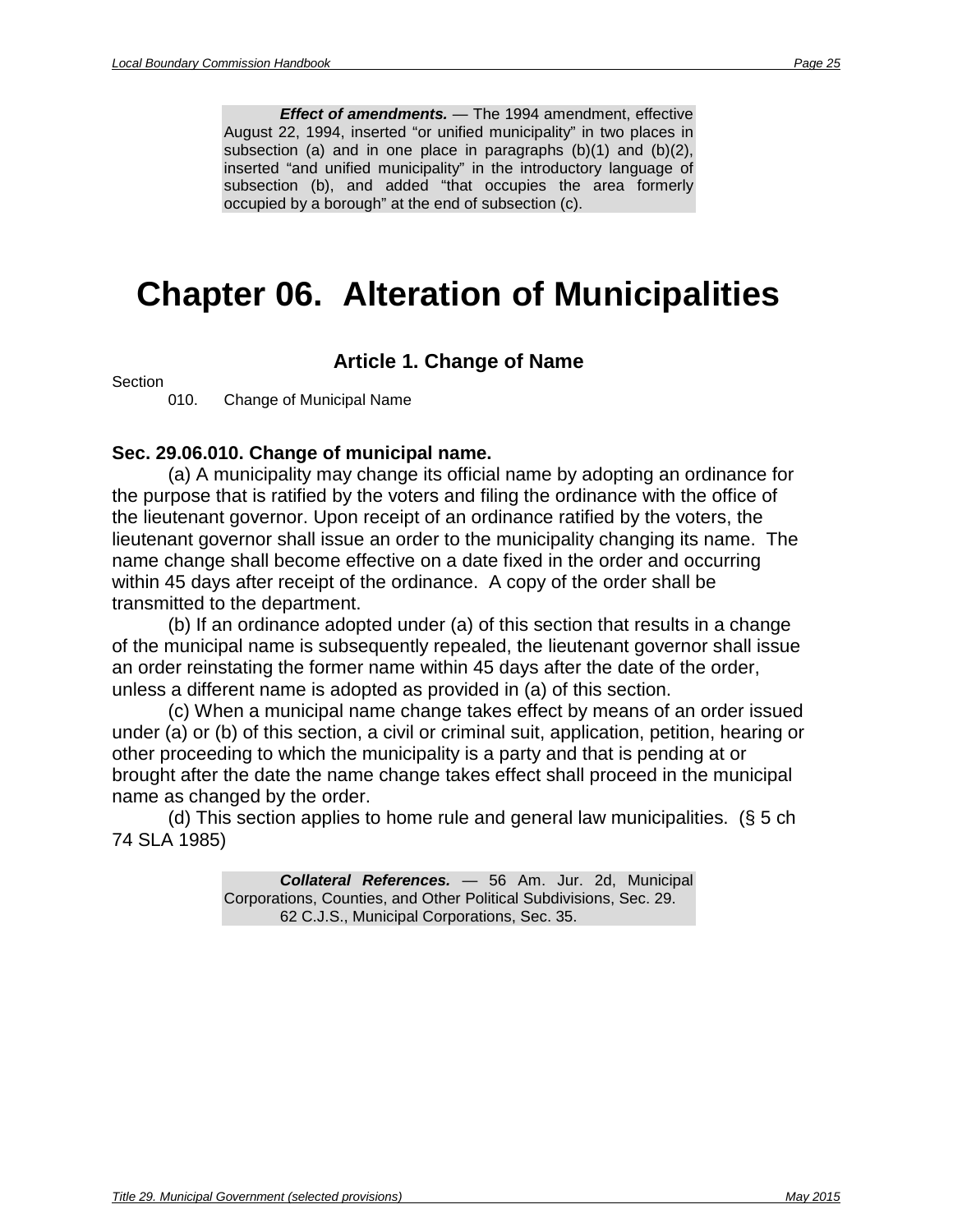*Effect of amendments.* — The 1994 amendment, effective August 22, 1994, inserted "or unified municipality" in two places in subsection (a) and in one place in paragraphs (b)(1) and (b)(2), inserted "and unified municipality" in the introductory language of subsection (b), and added "that occupies the area formerly occupied by a borough" at the end of subsection (c).

# **Chapter 06. Alteration of Municipalities**

## **Article 1. Change of Name**

**Section** 

010. Change of Municipal Name

#### **Sec. 29.06.010. Change of municipal name.**

(a) A municipality may change its official name by adopting an ordinance for the purpose that is ratified by the voters and filing the ordinance with the office of the lieutenant governor. Upon receipt of an ordinance ratified by the voters, the lieutenant governor shall issue an order to the municipality changing its name. The name change shall become effective on a date fixed in the order and occurring within 45 days after receipt of the ordinance. A copy of the order shall be transmitted to the department.

(b) If an ordinance adopted under (a) of this section that results in a change of the municipal name is subsequently repealed, the lieutenant governor shall issue an order reinstating the former name within 45 days after the date of the order, unless a different name is adopted as provided in (a) of this section.

(c) When a municipal name change takes effect by means of an order issued under (a) or (b) of this section, a civil or criminal suit, application, petition, hearing or other proceeding to which the municipality is a party and that is pending at or brought after the date the name change takes effect shall proceed in the municipal name as changed by the order.

(d) This section applies to home rule and general law municipalities. (§ 5 ch 74 SLA 1985)

> *Collateral References.* — 56 Am. Jur. 2d, Municipal Corporations, Counties, and Other Political Subdivisions, Sec. 29. 62 C.J.S., Municipal Corporations, Sec. 35.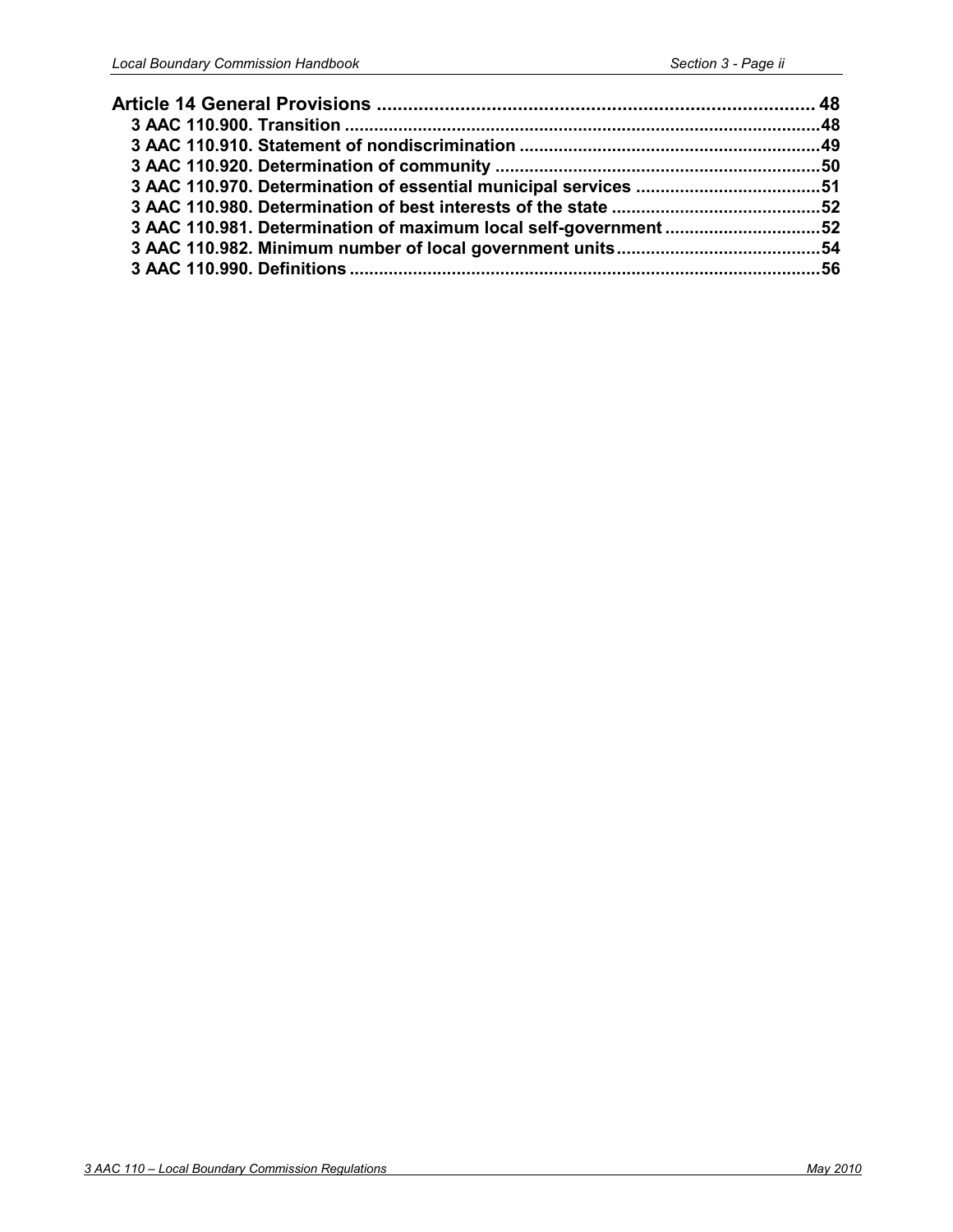| 3 AAC 110.981. Determination of maximum local self-government 52 |  |
|------------------------------------------------------------------|--|
|                                                                  |  |
|                                                                  |  |
|                                                                  |  |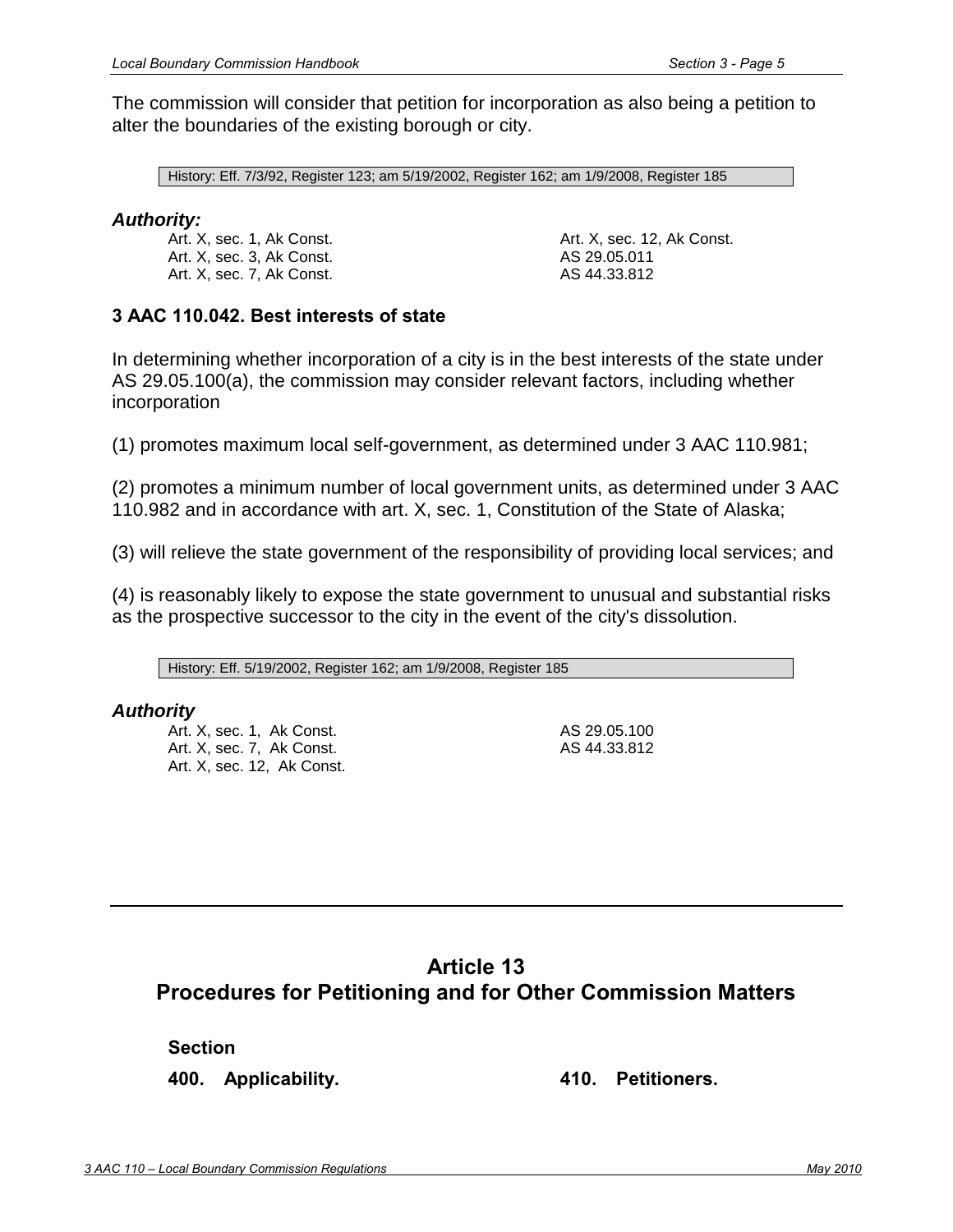The commission will consider that petition for incorporation as also being a petition to alter the boundaries of the existing borough or city.

History: Eff. 7/3/92, Register 123; am 5/19/2002, Register 162; am 1/9/2008, Register 185

#### *Authority:*

Art. X, sec. 1, Ak Const. Art. X, sec. 3, Ak Const. Art. X, sec. 7, Ak Const. Art. X, sec. 12, Ak Const. AS 29.05.011 AS 44.33.812

# **3 AAC 110.042. Best interests of state**

In determining whether incorporation of a city is in the best interests of the state under AS 29.05.100(a), the commission may consider relevant factors, including whether incorporation

(1) promotes maximum local self-government, as determined under 3 AAC 110.981;

(2) promotes a minimum number of local government units, as determined under 3 AAC 110.982 and in accordance with art. X, sec. 1, Constitution of the State of Alaska;

(3) will relieve the state government of the responsibility of providing local services; and

(4) is reasonably likely to expose the state government to unusual and substantial risks as the prospective successor to the city in the event of the city's dissolution.

History: Eff. 5/19/2002, Register 162; am 1/9/2008, Register 185

## *Authority*

Art. X, sec. 1, Ak Const. Art. X, sec. 7, Ak Const. Art. X, sec. 12, Ak Const. AS 29.05.100 AS 44.33.812

**Article 13 Procedures for Petitioning and for Other Commission Matters** 

**Section**

**400. Applicability. 410. Petitioners.**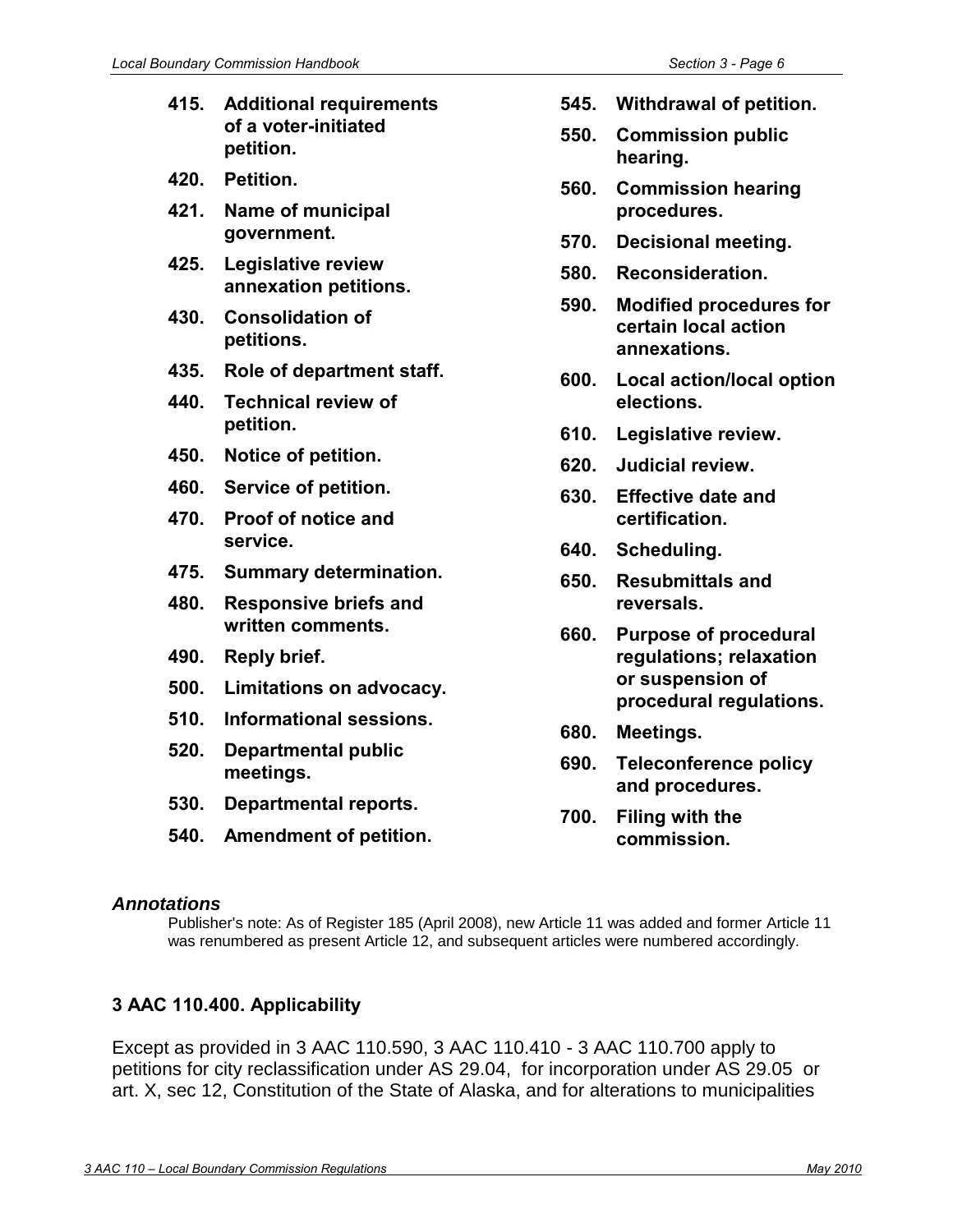- **415. Additional requirements of a voter-initiated petition. 420. Petition. 421. Name of municipal government. 425. Legislative review annexation petitions. 430. Consolidation of petitions. 435. Role of department staff. 440. Technical review of petition. 450. Notice of petition. 460. Service of petition. 470. Proof of notice and service. 475. Summary determination. 480. Responsive briefs and written comments. 490. Reply brief. 500. Limitations on advocacy. 510. Informational sessions. 520. Departmental public meetings.** 
	- **530. Departmental reports.**
	- **540. Amendment of petition.**
- **545. Withdrawal of petition.**
- **550. Commission public hearing.**
- **560. Commission hearing procedures.**
- **570. Decisional meeting.**
- **580. Reconsideration.**
- **590. Modified procedures for certain local action annexations.**
- **600. Local action/local option elections.**
- **610. Legislative review.**
- **620. Judicial review.**
- **630. Effective date and certification.**
- **640. Scheduling.**
- **650. Resubmittals and reversals.**
- **660. Purpose of procedural regulations; relaxation or suspension of procedural regulations.**
- **680. Meetings.**
- **690. Teleconference policy and procedures.**
- **700. Filing with the commission.**

#### *Annotations*

Publisher's note: As of Register 185 (April 2008), new Article 11 was added and former Article 11 was renumbered as present Article 12, and subsequent articles were numbered accordingly.

# **3 AAC 110.400. Applicability**

Except as provided in 3 AAC 110.590, 3 AAC 110.410 - 3 AAC 110.700 apply to petitions for city reclassification under AS 29.04, for incorporation under AS 29.05 or art. X, sec 12, Constitution of the State of Alaska, and for alterations to municipalities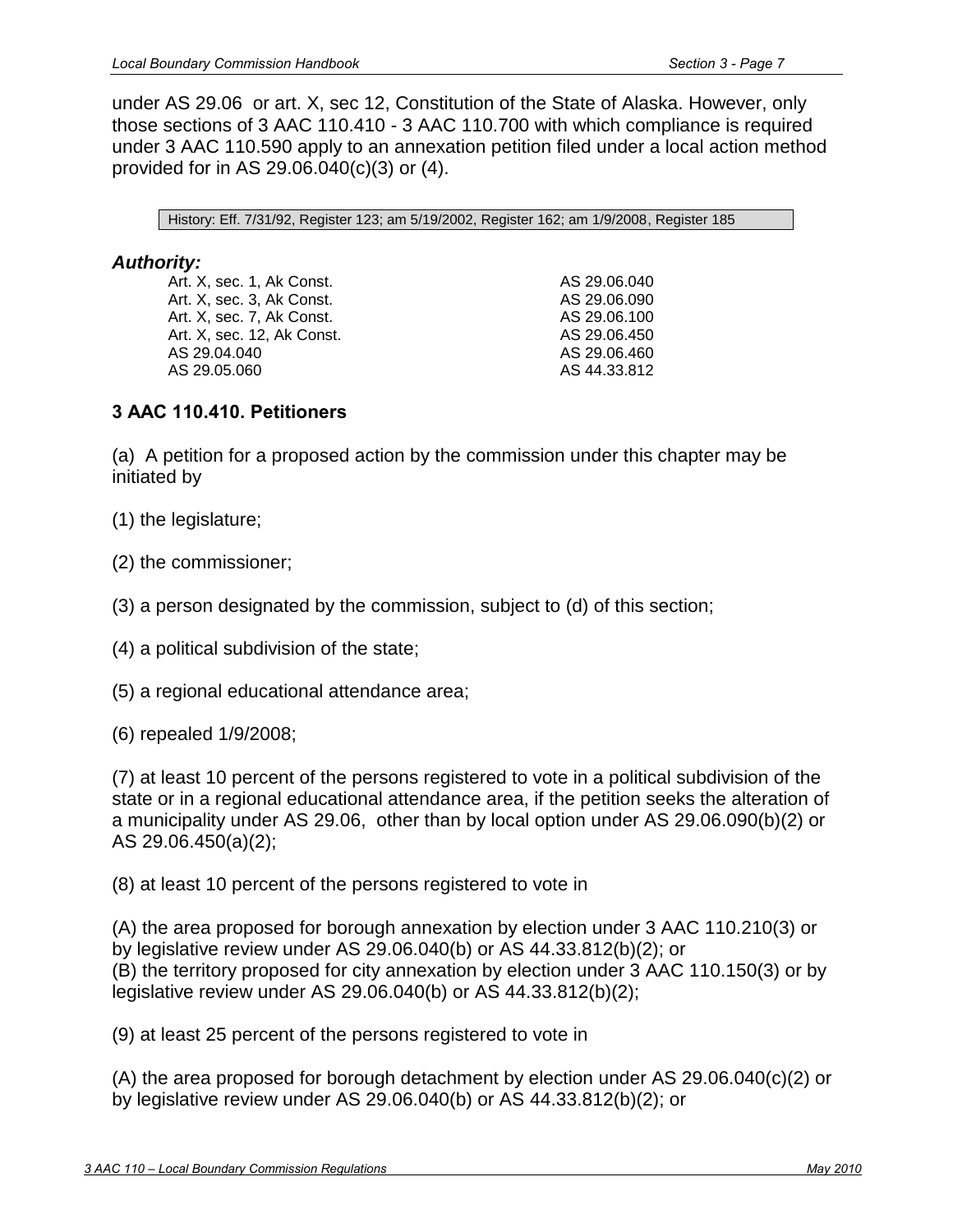under AS 29.06 or art. X, sec 12, Constitution of the State of Alaska. However, only those sections of 3 AAC 110.410 - 3 AAC 110.700 with which compliance is required under 3 AAC 110.590 apply to an annexation petition filed under a local action method provided for in AS 29.06.040(c)(3) or (4).

History: Eff. 7/31/92, Register 123; am 5/19/2002, Register 162; am 1/9/2008, Register 185

## *Authority:*

Art. X, sec. 1, Ak Const. Art. X, sec. 3, Ak Const. Art. X, sec. 7, Ak Const. Art. X, sec. 12, Ak Const. AS 29.04.040 AS 29.05.060

AS 29.06.040 AS 29.06.090 AS 29.06.100 AS 29.06.450 AS 29.06.460 AS 44.33.812

## **3 AAC 110.410. Petitioners**

(a) A petition for a proposed action by the commission under this chapter may be initiated by

- (1) the legislature;
- (2) the commissioner;
- (3) a person designated by the commission, subject to (d) of this section;
- (4) a political subdivision of the state;
- (5) a regional educational attendance area;
- (6) repealed 1/9/2008;

(7) at least 10 percent of the persons registered to vote in a political subdivision of the state or in a regional educational attendance area, if the petition seeks the alteration of a municipality under AS 29.06, other than by local option under AS 29.06.090(b)(2) or AS 29.06.450(a)(2);

(8) at least 10 percent of the persons registered to vote in

(A) the area proposed for borough annexation by election under 3 AAC 110.210(3) or by legislative review under AS 29.06.040(b) or AS 44.33.812(b)(2); or (B) the territory proposed for city annexation by election under 3 AAC 110.150(3) or by legislative review under AS 29.06.040(b) or AS 44.33.812(b)(2);

(9) at least 25 percent of the persons registered to vote in

(A) the area proposed for borough detachment by election under AS 29.06.040(c)(2) or by legislative review under AS 29.06.040(b) or AS 44.33.812(b)(2); or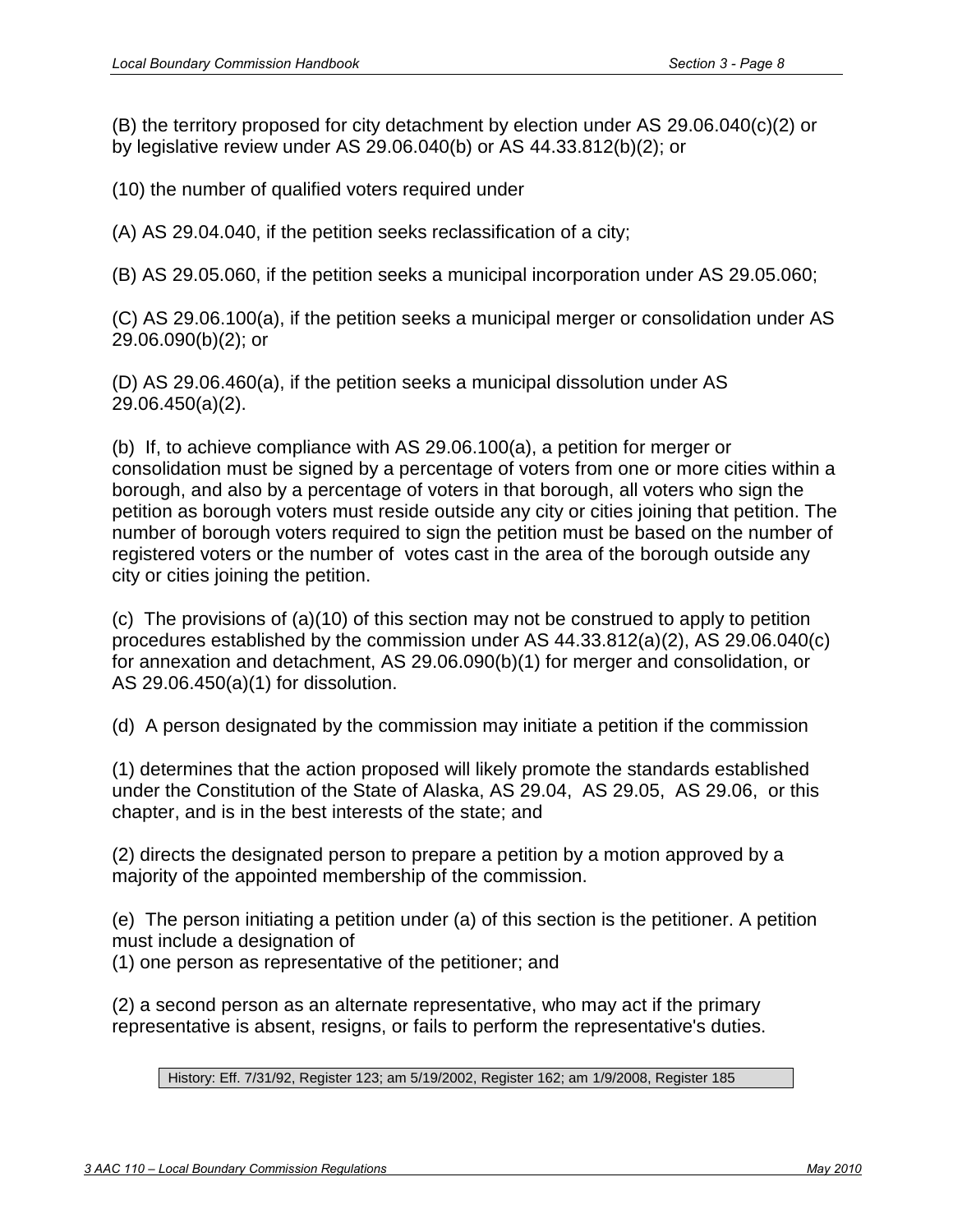(B) the territory proposed for city detachment by election under AS 29.06.040(c)(2) or by legislative review under AS 29.06.040(b) or AS 44.33.812(b)(2); or

(10) the number of qualified voters required under

(A) AS 29.04.040, if the petition seeks reclassification of a city;

(B) AS 29.05.060, if the petition seeks a municipal incorporation under AS 29.05.060;

(C) AS 29.06.100(a), if the petition seeks a municipal merger or consolidation under AS 29.06.090(b)(2); or

(D) AS 29.06.460(a), if the petition seeks a municipal dissolution under AS 29.06.450(a)(2).

(b) If, to achieve compliance with AS 29.06.100(a), a petition for merger or consolidation must be signed by a percentage of voters from one or more cities within a borough, and also by a percentage of voters in that borough, all voters who sign the petition as borough voters must reside outside any city or cities joining that petition. The number of borough voters required to sign the petition must be based on the number of registered voters or the number of votes cast in the area of the borough outside any city or cities joining the petition.

(c) The provisions of  $(a)(10)$  of this section may not be construed to apply to petition procedures established by the commission under AS 44.33.812(a)(2), AS 29.06.040(c) for annexation and detachment, AS 29.06.090(b)(1) for merger and consolidation, or AS 29.06.450(a)(1) for dissolution.

(d) A person designated by the commission may initiate a petition if the commission

(1) determines that the action proposed will likely promote the standards established under the Constitution of the State of Alaska, AS 29.04, AS 29.05, AS 29.06, or this chapter, and is in the best interests of the state; and

(2) directs the designated person to prepare a petition by a motion approved by a majority of the appointed membership of the commission.

(e) The person initiating a petition under (a) of this section is the petitioner. A petition must include a designation of

(1) one person as representative of the petitioner; and

(2) a second person as an alternate representative, who may act if the primary representative is absent, resigns, or fails to perform the representative's duties.

History: Eff. 7/31/92, Register 123; am 5/19/2002, Register 162; am 1/9/2008, Register 185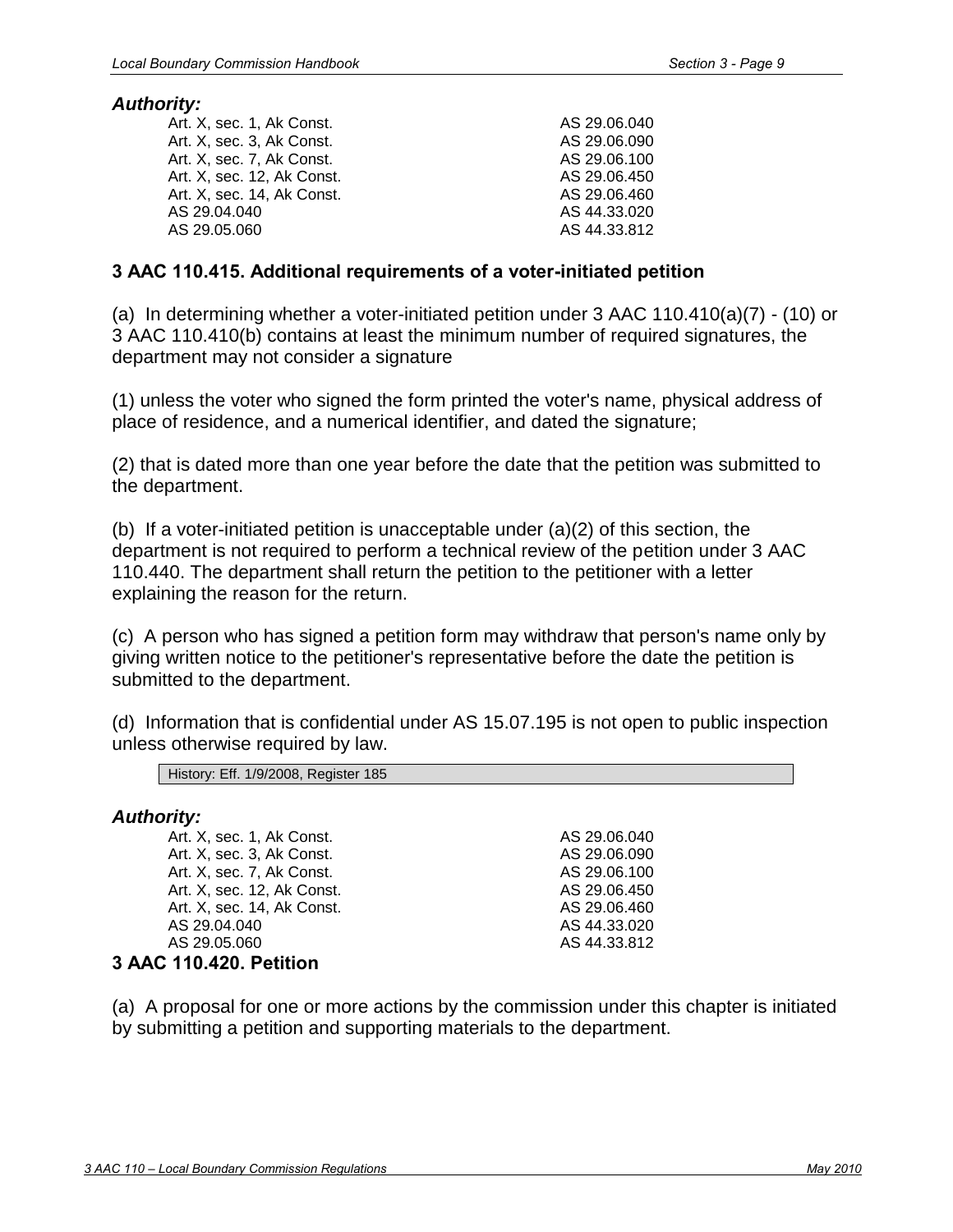#### *Authority:*

| Art. X, sec. 1, Ak Const.  | AS 29.06.040 |
|----------------------------|--------------|
| Art. X, sec. 3, Ak Const.  | AS 29.06.090 |
| Art. X, sec. 7, Ak Const.  | AS 29.06.100 |
| Art. X, sec. 12, Ak Const. | AS 29.06.450 |
| Art. X, sec. 14, Ak Const. | AS 29.06.460 |
| AS 29.04.040               | AS 44.33.020 |
| AS 29.05.060               | AS 44.33.812 |
|                            |              |

#### **3 AAC 110.415. Additional requirements of a voter-initiated petition**

(a) In determining whether a voter-initiated petition under 3 AAC 110.410(a)(7) - (10) or 3 AAC 110.410(b) contains at least the minimum number of required signatures, the department may not consider a signature

(1) unless the voter who signed the form printed the voter's name, physical address of place of residence, and a numerical identifier, and dated the signature;

(2) that is dated more than one year before the date that the petition was submitted to the department.

(b) If a voter-initiated petition is unacceptable under (a)(2) of this section, the department is not required to perform a technical review of the petition under 3 AAC 110.440. The department shall return the petition to the petitioner with a letter explaining the reason for the return.

(c) A person who has signed a petition form may withdraw that person's name only by giving written notice to the petitioner's representative before the date the petition is submitted to the department.

(d) Information that is confidential under AS 15.07.195 is not open to public inspection unless otherwise required by law.

> AS 29.06.040 AS 29.06.090 AS 29.06.100 AS 29.06.450 AS 29.06.460 AS 44.33.020 AS 44.33.812

History: Eff. 1/9/2008, Register 185

#### *Authority:*

Art. X, sec. 1, Ak Const. Art. X, sec. 3, Ak Const. Art. X, sec. 7, Ak Const. Art. X, sec. 12, Ak Const. Art. X, sec. 14, Ak Const. AS 29.04.040 AS 29.05.060 **3 AAC 110.420. Petition** 

(a) A proposal for one or more actions by the commission under this chapter is initiated by submitting a petition and supporting materials to the department.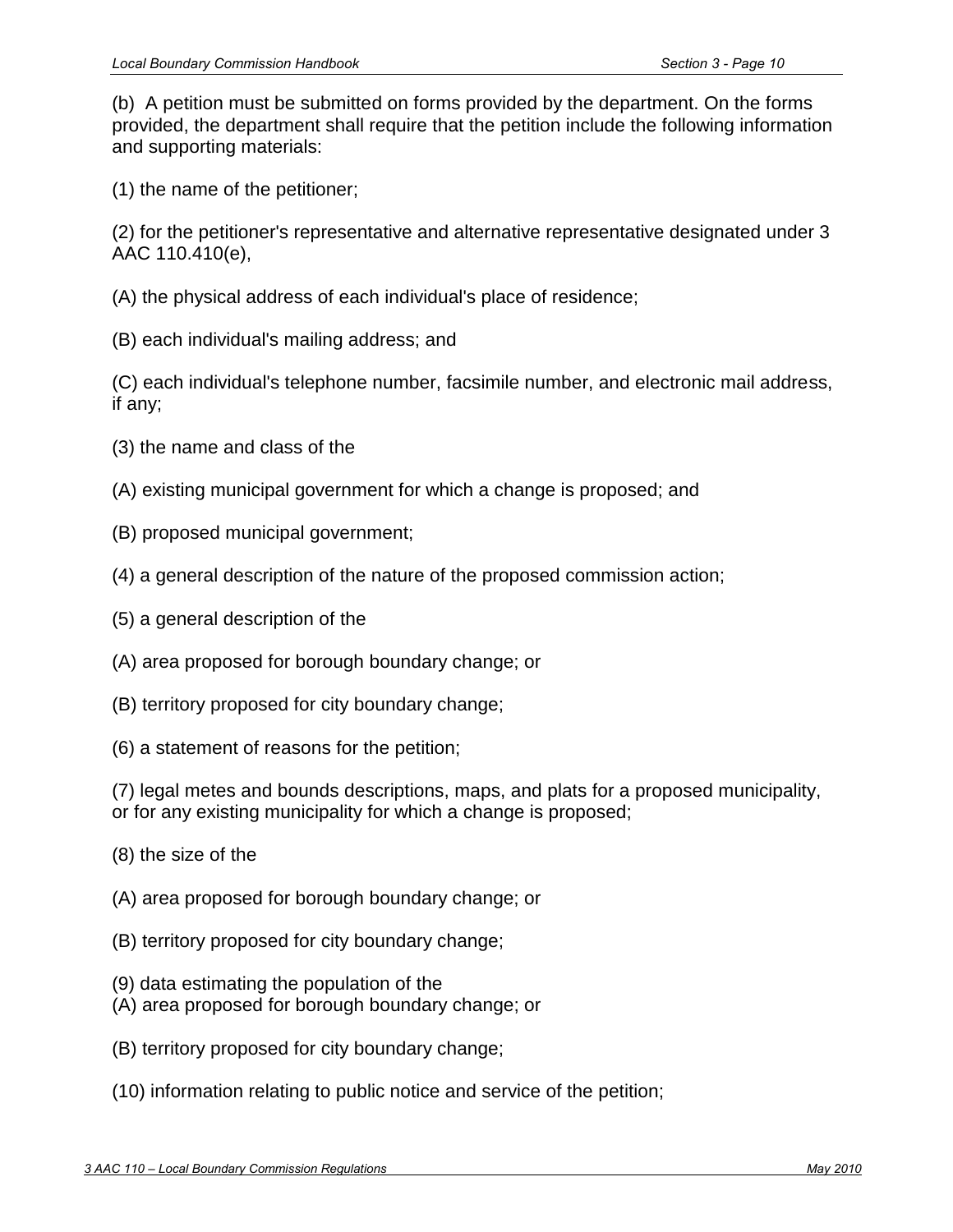(b) A petition must be submitted on forms provided by the department. On the forms provided, the department shall require that the petition include the following information and supporting materials:

(1) the name of the petitioner;

(2) for the petitioner's representative and alternative representative designated under 3 AAC 110.410(e),

- (A) the physical address of each individual's place of residence;
- (B) each individual's mailing address; and

(C) each individual's telephone number, facsimile number, and electronic mail address, if any;

- (3) the name and class of the
- (A) existing municipal government for which a change is proposed; and
- (B) proposed municipal government;
- (4) a general description of the nature of the proposed commission action;
- (5) a general description of the
- (A) area proposed for borough boundary change; or
- (B) territory proposed for city boundary change;
- (6) a statement of reasons for the petition;

(7) legal metes and bounds descriptions, maps, and plats for a proposed municipality, or for any existing municipality for which a change is proposed;

- (8) the size of the
- (A) area proposed for borough boundary change; or
- (B) territory proposed for city boundary change;
- (9) data estimating the population of the
- (A) area proposed for borough boundary change; or
- (B) territory proposed for city boundary change;
- (10) information relating to public notice and service of the petition;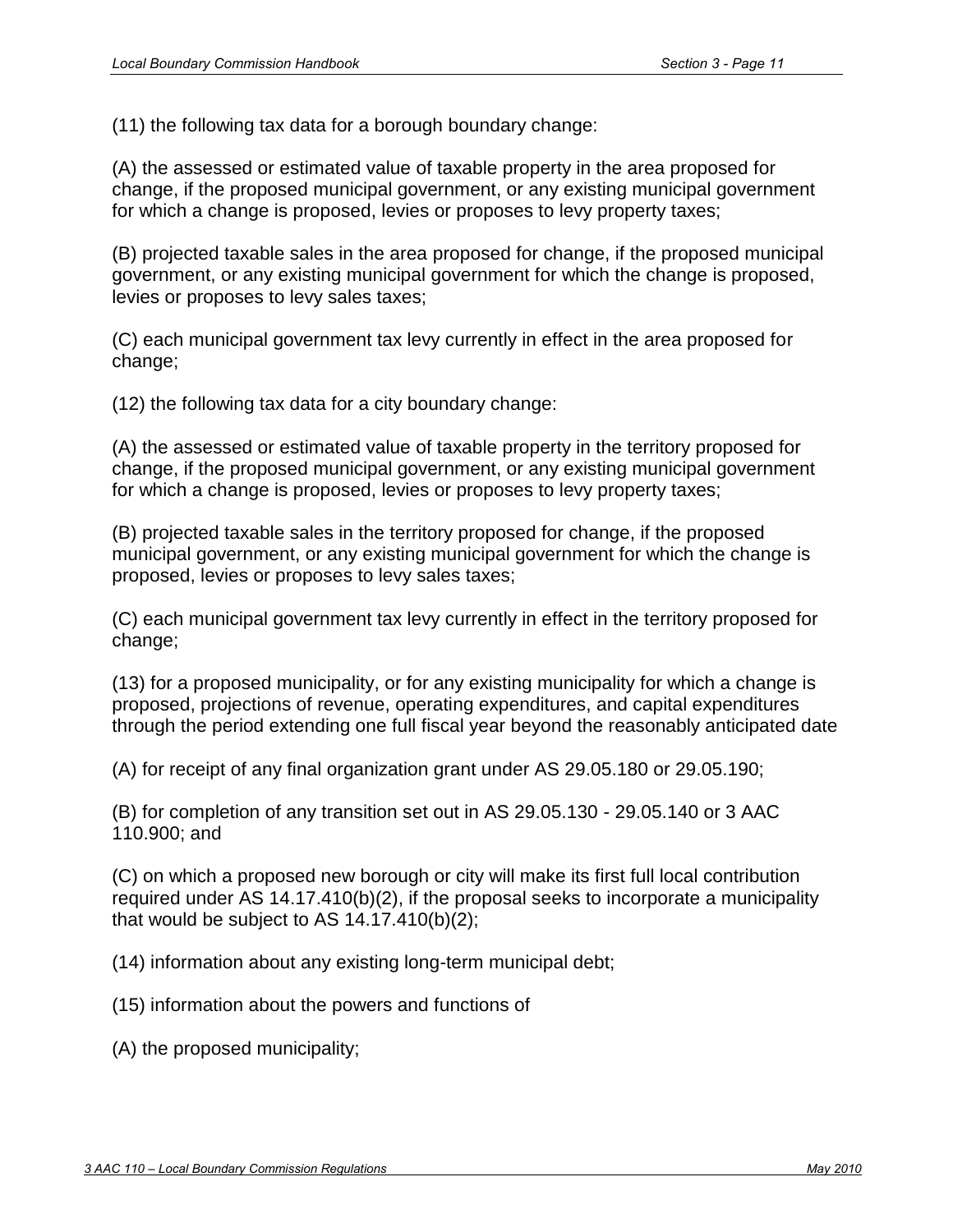(11) the following tax data for a borough boundary change:

(A) the assessed or estimated value of taxable property in the area proposed for change, if the proposed municipal government, or any existing municipal government for which a change is proposed, levies or proposes to levy property taxes;

(B) projected taxable sales in the area proposed for change, if the proposed municipal government, or any existing municipal government for which the change is proposed, levies or proposes to levy sales taxes;

(C) each municipal government tax levy currently in effect in the area proposed for change;

(12) the following tax data for a city boundary change:

(A) the assessed or estimated value of taxable property in the territory proposed for change, if the proposed municipal government, or any existing municipal government for which a change is proposed, levies or proposes to levy property taxes;

(B) projected taxable sales in the territory proposed for change, if the proposed municipal government, or any existing municipal government for which the change is proposed, levies or proposes to levy sales taxes;

(C) each municipal government tax levy currently in effect in the territory proposed for change;

(13) for a proposed municipality, or for any existing municipality for which a change is proposed, projections of revenue, operating expenditures, and capital expenditures through the period extending one full fiscal year beyond the reasonably anticipated date

(A) for receipt of any final organization grant under AS 29.05.180 or 29.05.190;

(B) for completion of any transition set out in AS 29.05.130 - 29.05.140 or 3 AAC 110.900; and

(C) on which a proposed new borough or city will make its first full local contribution required under AS 14.17.410(b)(2), if the proposal seeks to incorporate a municipality that would be subject to AS  $14.17.410(b)(2)$ ;

(14) information about any existing long-term municipal debt;

(15) information about the powers and functions of

(A) the proposed municipality;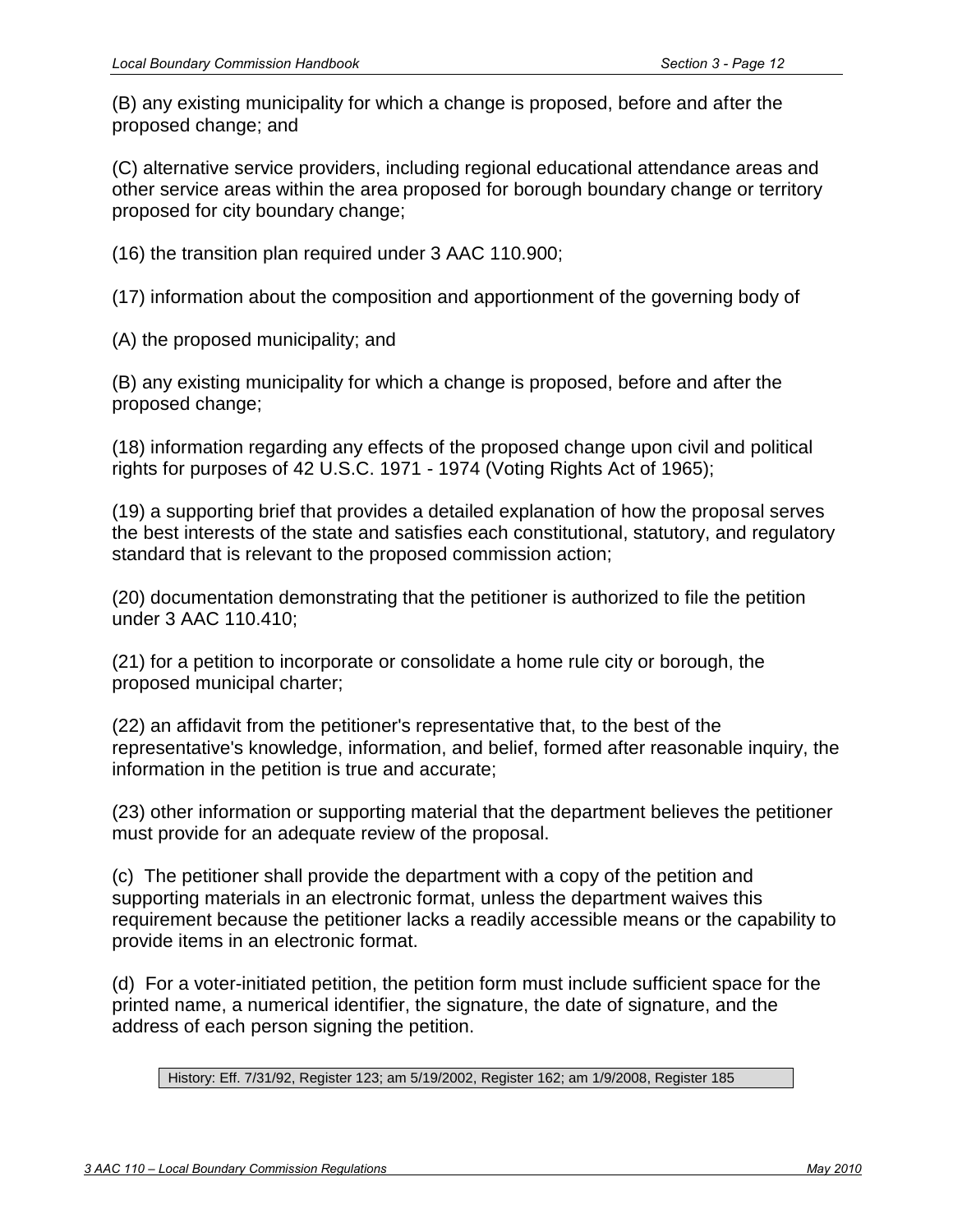(B) any existing municipality for which a change is proposed, before and after the proposed change; and

(C) alternative service providers, including regional educational attendance areas and other service areas within the area proposed for borough boundary change or territory proposed for city boundary change;

(16) the transition plan required under 3 AAC 110.900;

(17) information about the composition and apportionment of the governing body of

(A) the proposed municipality; and

(B) any existing municipality for which a change is proposed, before and after the proposed change;

(18) information regarding any effects of the proposed change upon civil and political rights for purposes of 42 U.S.C. 1971 - 1974 (Voting Rights Act of 1965);

(19) a supporting brief that provides a detailed explanation of how the proposal serves the best interests of the state and satisfies each constitutional, statutory, and regulatory standard that is relevant to the proposed commission action;

(20) documentation demonstrating that the petitioner is authorized to file the petition under 3 AAC 110.410;

(21) for a petition to incorporate or consolidate a home rule city or borough, the proposed municipal charter;

(22) an affidavit from the petitioner's representative that, to the best of the representative's knowledge, information, and belief, formed after reasonable inquiry, the information in the petition is true and accurate;

(23) other information or supporting material that the department believes the petitioner must provide for an adequate review of the proposal.

(c) The petitioner shall provide the department with a copy of the petition and supporting materials in an electronic format, unless the department waives this requirement because the petitioner lacks a readily accessible means or the capability to provide items in an electronic format.

(d) For a voter-initiated petition, the petition form must include sufficient space for the printed name, a numerical identifier, the signature, the date of signature, and the address of each person signing the petition.

History: Eff. 7/31/92, Register 123; am 5/19/2002, Register 162; am 1/9/2008, Register 185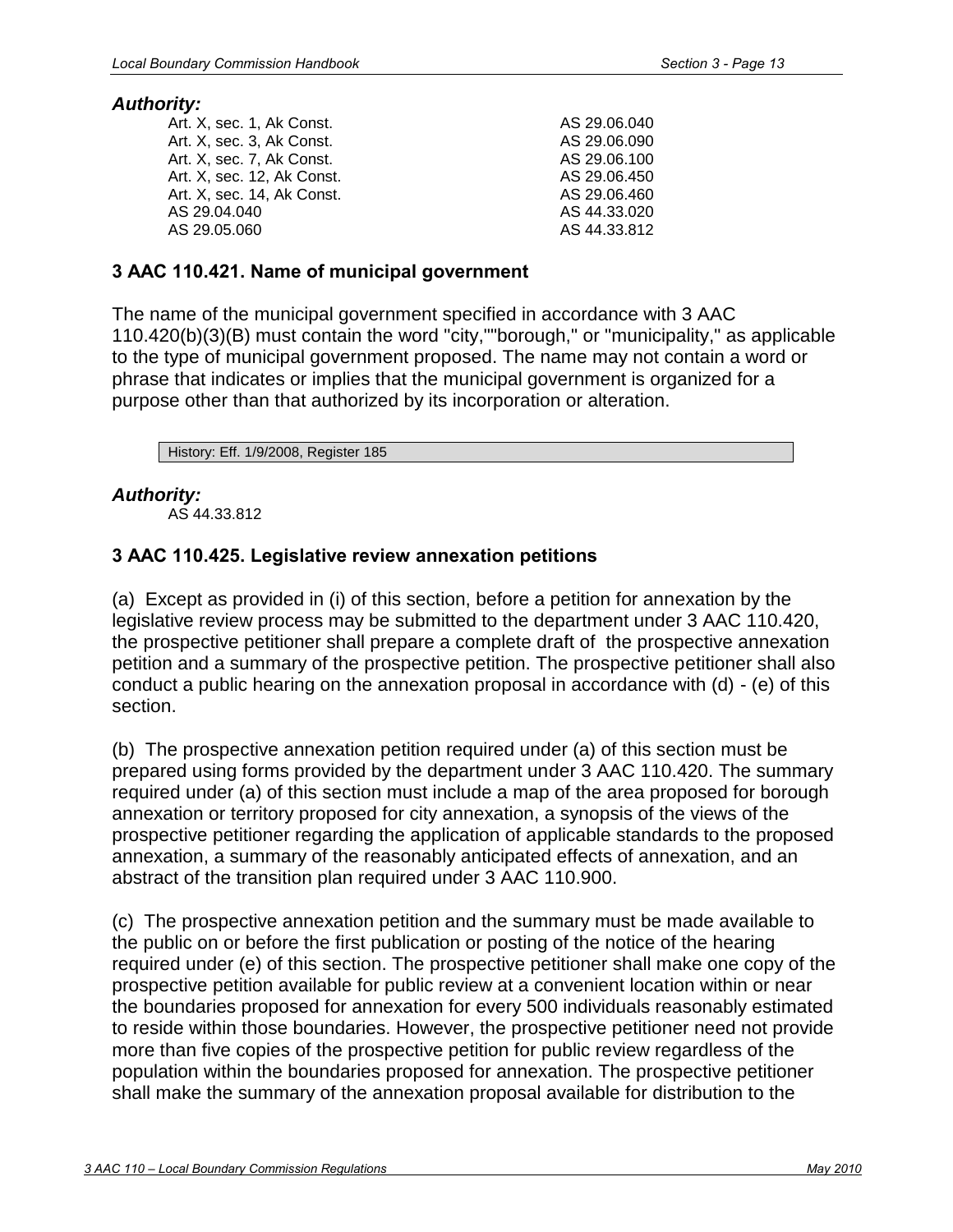#### *Authority:*

| Art. X. sec. 1. Ak Const.  | AS 29.06.040 |
|----------------------------|--------------|
| Art. X, sec. 3, Ak Const.  | AS 29.06.090 |
| Art. X, sec. 7, Ak Const.  | AS 29.06.100 |
| Art. X, sec. 12, Ak Const. | AS 29.06.450 |
| Art. X, sec. 14, Ak Const. | AS 29.06.460 |
| AS 29.04.040               | AS 44.33.020 |
| AS 29.05.060               | AS 44.33.812 |
|                            |              |

## **3 AAC 110.421. Name of municipal government**

The name of the municipal government specified in accordance with 3 AAC 110.420(b)(3)(B) must contain the word "city,""borough," or "municipality," as applicable to the type of municipal government proposed. The name may not contain a word or phrase that indicates or implies that the municipal government is organized for a purpose other than that authorized by its incorporation or alteration.

History: Eff. 1/9/2008, Register 185

# *Authority:*

AS 44.33.812

# **3 AAC 110.425. Legislative review annexation petitions**

(a) Except as provided in (i) of this section, before a petition for annexation by the legislative review process may be submitted to the department under 3 AAC 110.420, the prospective petitioner shall prepare a complete draft of the prospective annexation petition and a summary of the prospective petition. The prospective petitioner shall also conduct a public hearing on the annexation proposal in accordance with (d) - (e) of this section.

(b) The prospective annexation petition required under (a) of this section must be prepared using forms provided by the department under 3 AAC 110.420. The summary required under (a) of this section must include a map of the area proposed for borough annexation or territory proposed for city annexation, a synopsis of the views of the prospective petitioner regarding the application of applicable standards to the proposed annexation, a summary of the reasonably anticipated effects of annexation, and an abstract of the transition plan required under 3 AAC 110.900.

(c) The prospective annexation petition and the summary must be made available to the public on or before the first publication or posting of the notice of the hearing required under (e) of this section. The prospective petitioner shall make one copy of the prospective petition available for public review at a convenient location within or near the boundaries proposed for annexation for every 500 individuals reasonably estimated to reside within those boundaries. However, the prospective petitioner need not provide more than five copies of the prospective petition for public review regardless of the population within the boundaries proposed for annexation. The prospective petitioner shall make the summary of the annexation proposal available for distribution to the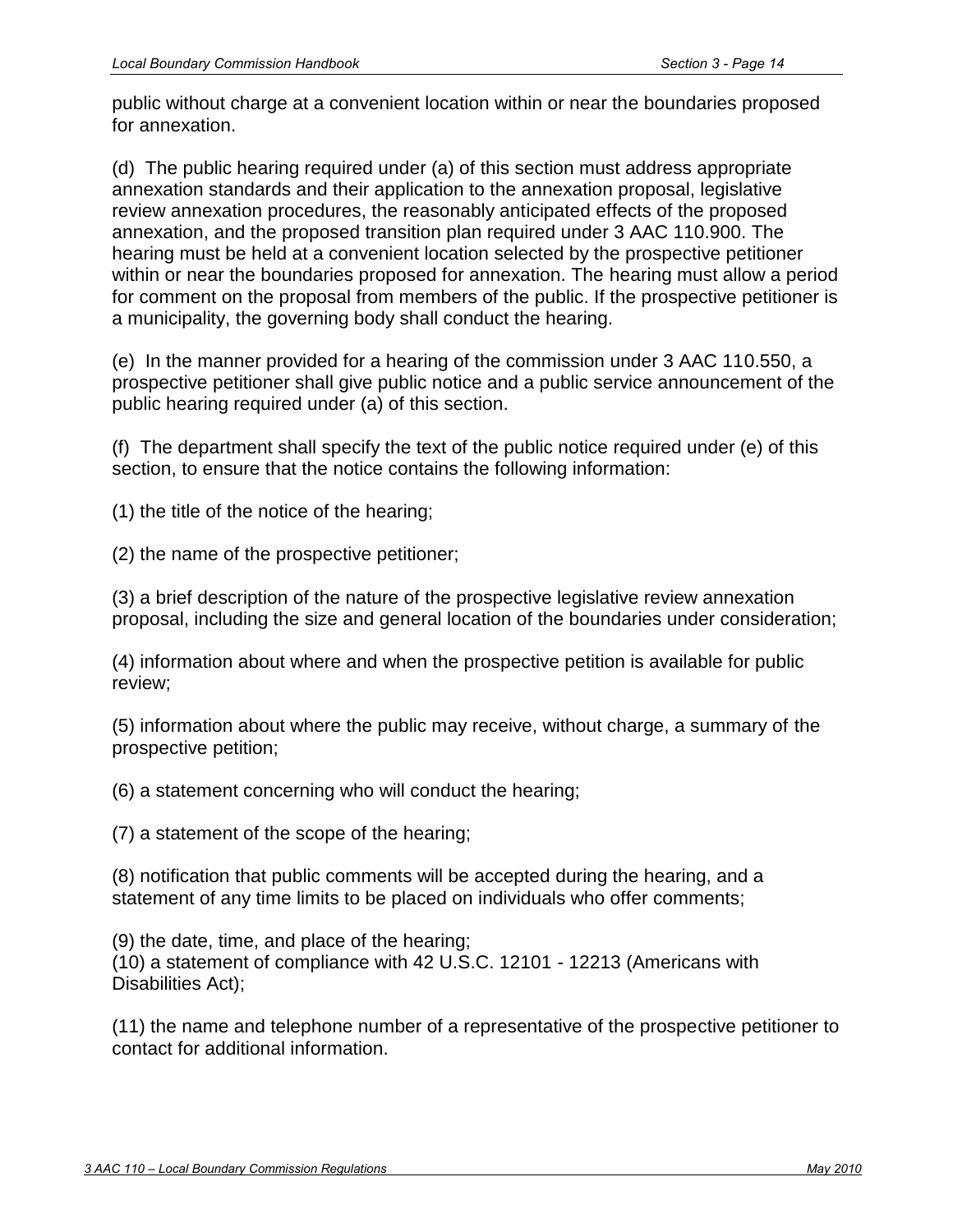public without charge at a convenient location within or near the boundaries proposed for annexation.

(d) The public hearing required under (a) of this section must address appropriate annexation standards and their application to the annexation proposal, legislative review annexation procedures, the reasonably anticipated effects of the proposed annexation, and the proposed transition plan required under 3 AAC 110.900. The hearing must be held at a convenient location selected by the prospective petitioner within or near the boundaries proposed for annexation. The hearing must allow a period for comment on the proposal from members of the public. If the prospective petitioner is a municipality, the governing body shall conduct the hearing.

(e) In the manner provided for a hearing of the commission under 3 AAC 110.550, a prospective petitioner shall give public notice and a public service announcement of the public hearing required under (a) of this section.

(f) The department shall specify the text of the public notice required under (e) of this section, to ensure that the notice contains the following information:

(1) the title of the notice of the hearing;

(2) the name of the prospective petitioner;

(3) a brief description of the nature of the prospective legislative review annexation proposal, including the size and general location of the boundaries under consideration;

(4) information about where and when the prospective petition is available for public review;

(5) information about where the public may receive, without charge, a summary of the prospective petition;

(6) a statement concerning who will conduct the hearing;

(7) a statement of the scope of the hearing;

(8) notification that public comments will be accepted during the hearing, and a statement of any time limits to be placed on individuals who offer comments;

(9) the date, time, and place of the hearing; (10) a statement of compliance with 42 U.S.C. 12101 - 12213 (Americans with Disabilities Act);

(11) the name and telephone number of a representative of the prospective petitioner to contact for additional information.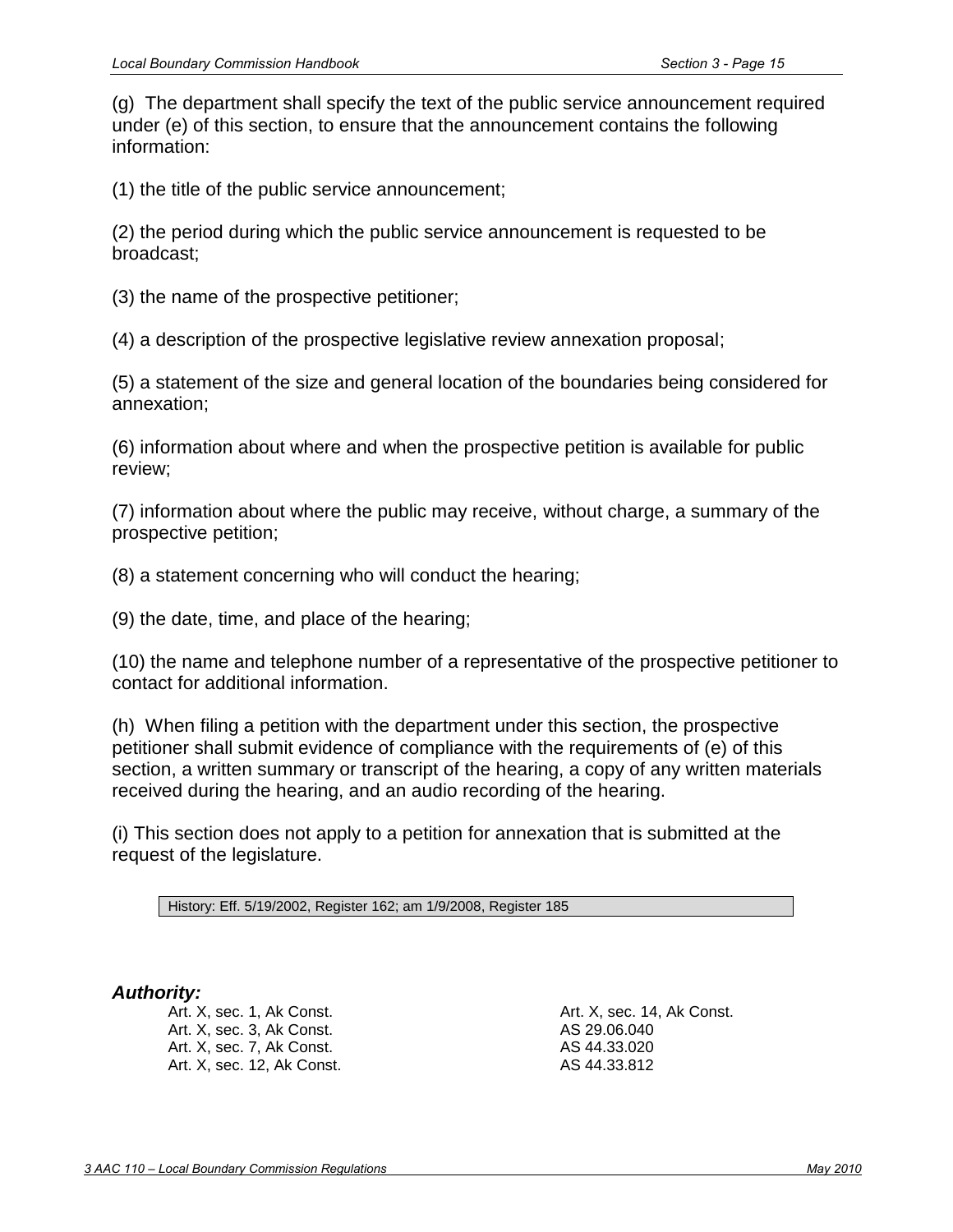(g) The department shall specify the text of the public service announcement required under (e) of this section, to ensure that the announcement contains the following information:

(1) the title of the public service announcement;

(2) the period during which the public service announcement is requested to be broadcast;

(3) the name of the prospective petitioner;

(4) a description of the prospective legislative review annexation proposal;

(5) a statement of the size and general location of the boundaries being considered for annexation;

(6) information about where and when the prospective petition is available for public review;

(7) information about where the public may receive, without charge, a summary of the prospective petition;

(8) a statement concerning who will conduct the hearing;

(9) the date, time, and place of the hearing;

(10) the name and telephone number of a representative of the prospective petitioner to contact for additional information.

(h) When filing a petition with the department under this section, the prospective petitioner shall submit evidence of compliance with the requirements of (e) of this section, a written summary or transcript of the hearing, a copy of any written materials received during the hearing, and an audio recording of the hearing.

(i) This section does not apply to a petition for annexation that is submitted at the request of the legislature.

History: Eff. 5/19/2002, Register 162; am 1/9/2008, Register 185

## *Authority:*

Art. X, sec. 1, Ak Const. Art. X, sec. 3, Ak Const. Art. X, sec. 7, Ak Const. Art. X, sec. 12, Ak Const. Art. X, sec. 14, Ak Const. AS 29.06.040 AS 44.33.020 AS 44.33.812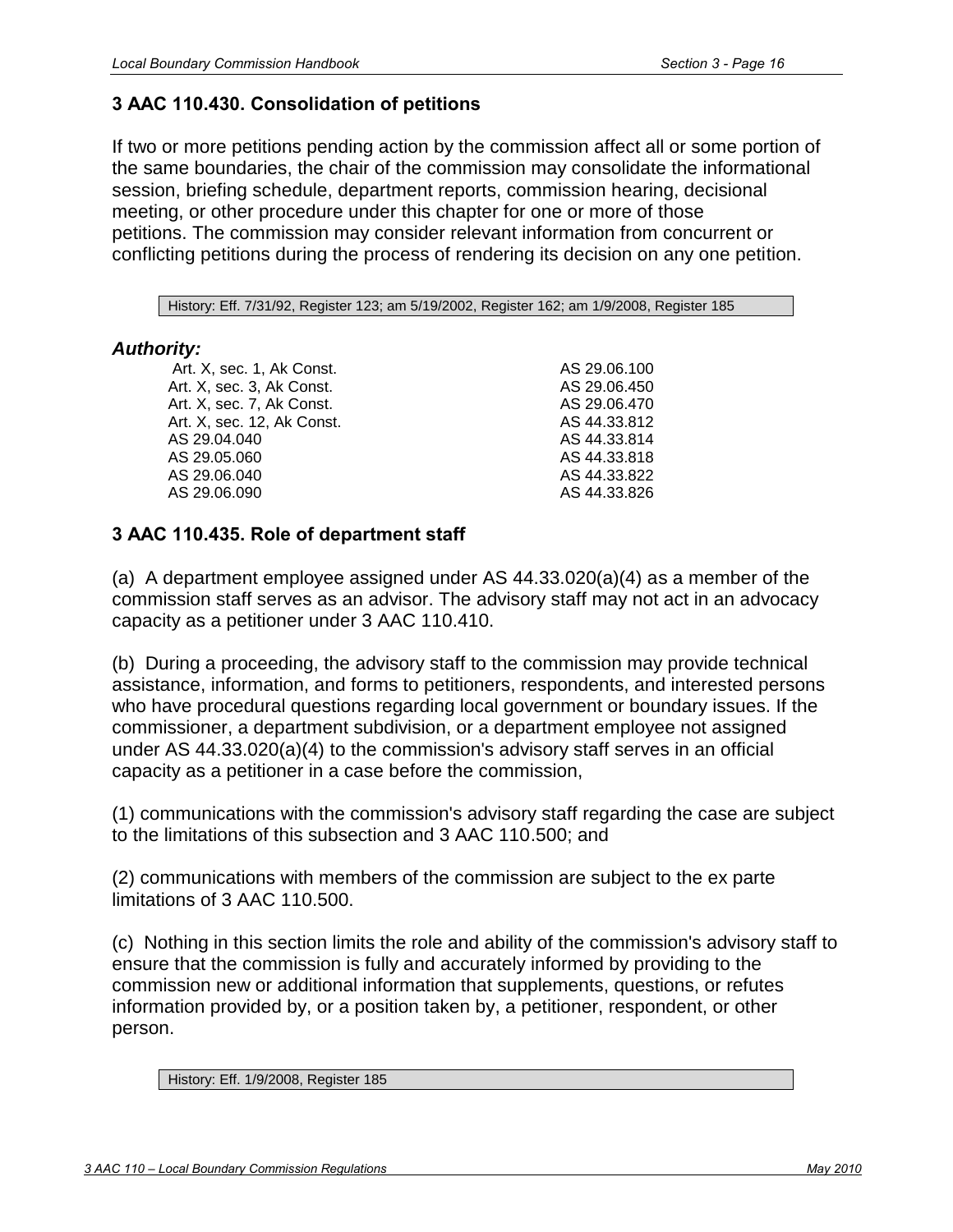# **3 AAC 110.430. Consolidation of petitions**

If two or more petitions pending action by the commission affect all or some portion of the same boundaries, the chair of the commission may consolidate the informational session, briefing schedule, department reports, commission hearing, decisional meeting, or other procedure under this chapter for one or more of those petitions. The commission may consider relevant information from concurrent or conflicting petitions during the process of rendering its decision on any one petition.

History: Eff. 7/31/92, Register 123; am 5/19/2002, Register 162; am 1/9/2008, Register 185

## *Authority:*

 Art. X, sec. 1, Ak Const. Art. X, sec. 3, Ak Const. Art. X, sec. 7, Ak Const. Art. X, sec. 12, Ak Const. AS 29.04.040 AS 29.05.060 AS 29.06.040 AS 29.06.090

AS 29.06.100 AS 29.06.450 AS 29.06.470 AS 44.33.812 AS 44.33.814 AS 44.33.818 AS 44.33.822 AS 44.33.826

# **3 AAC 110.435. Role of department staff**

(a) A department employee assigned under AS 44.33.020(a)(4) as a member of the commission staff serves as an advisor. The advisory staff may not act in an advocacy capacity as a petitioner under 3 AAC 110.410.

(b) During a proceeding, the advisory staff to the commission may provide technical assistance, information, and forms to petitioners, respondents, and interested persons who have procedural questions regarding local government or boundary issues. If the commissioner, a department subdivision, or a department employee not assigned under AS 44.33.020(a)(4) to the commission's advisory staff serves in an official capacity as a petitioner in a case before the commission,

(1) communications with the commission's advisory staff regarding the case are subject to the limitations of this subsection and 3 AAC 110.500; and

(2) communications with members of the commission are subject to the ex parte limitations of 3 AAC 110.500.

(c) Nothing in this section limits the role and ability of the commission's advisory staff to ensure that the commission is fully and accurately informed by providing to the commission new or additional information that supplements, questions, or refutes information provided by, or a position taken by, a petitioner, respondent, or other person.

History: Eff. 1/9/2008, Register 185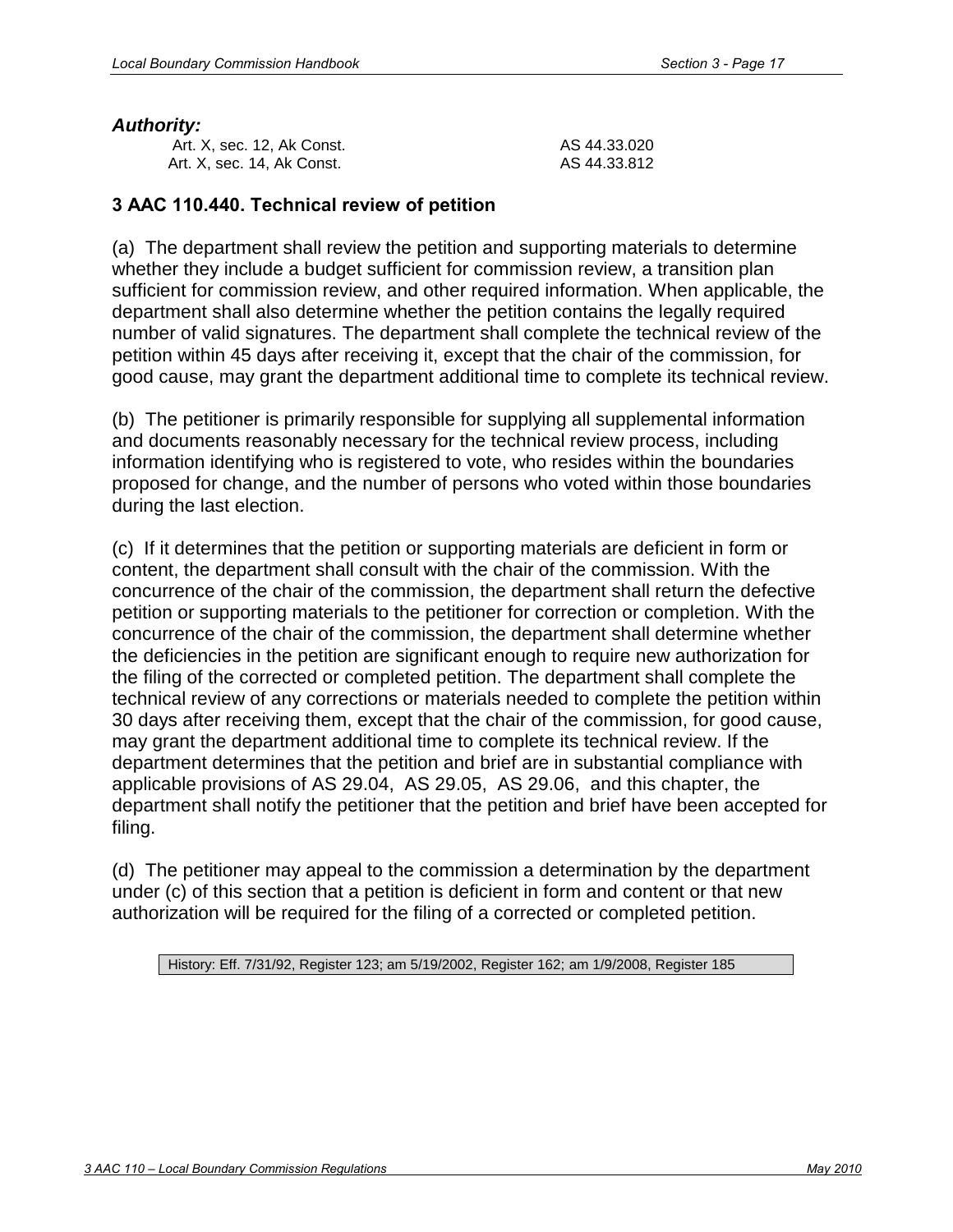#### *Authority:*

| Art. X, sec. 12, Ak Const. | AS 44.33.020 |
|----------------------------|--------------|
| Art. X, sec. 14, Ak Const. | AS 44.33.812 |

#### **3 AAC 110.440. Technical review of petition**

(a) The department shall review the petition and supporting materials to determine whether they include a budget sufficient for commission review, a transition plan sufficient for commission review, and other required information. When applicable, the department shall also determine whether the petition contains the legally required number of valid signatures. The department shall complete the technical review of the petition within 45 days after receiving it, except that the chair of the commission, for good cause, may grant the department additional time to complete its technical review.

(b) The petitioner is primarily responsible for supplying all supplemental information and documents reasonably necessary for the technical review process, including information identifying who is registered to vote, who resides within the boundaries proposed for change, and the number of persons who voted within those boundaries during the last election.

(c) If it determines that the petition or supporting materials are deficient in form or content, the department shall consult with the chair of the commission. With the concurrence of the chair of the commission, the department shall return the defective petition or supporting materials to the petitioner for correction or completion. With the concurrence of the chair of the commission, the department shall determine whether the deficiencies in the petition are significant enough to require new authorization for the filing of the corrected or completed petition. The department shall complete the technical review of any corrections or materials needed to complete the petition within 30 days after receiving them, except that the chair of the commission, for good cause, may grant the department additional time to complete its technical review. If the department determines that the petition and brief are in substantial compliance with applicable provisions of AS 29.04, AS 29.05, AS 29.06, and this chapter, the department shall notify the petitioner that the petition and brief have been accepted for filing.

(d) The petitioner may appeal to the commission a determination by the department under (c) of this section that a petition is deficient in form and content or that new authorization will be required for the filing of a corrected or completed petition.

History: Eff. 7/31/92, Register 123; am 5/19/2002, Register 162; am 1/9/2008, Register 185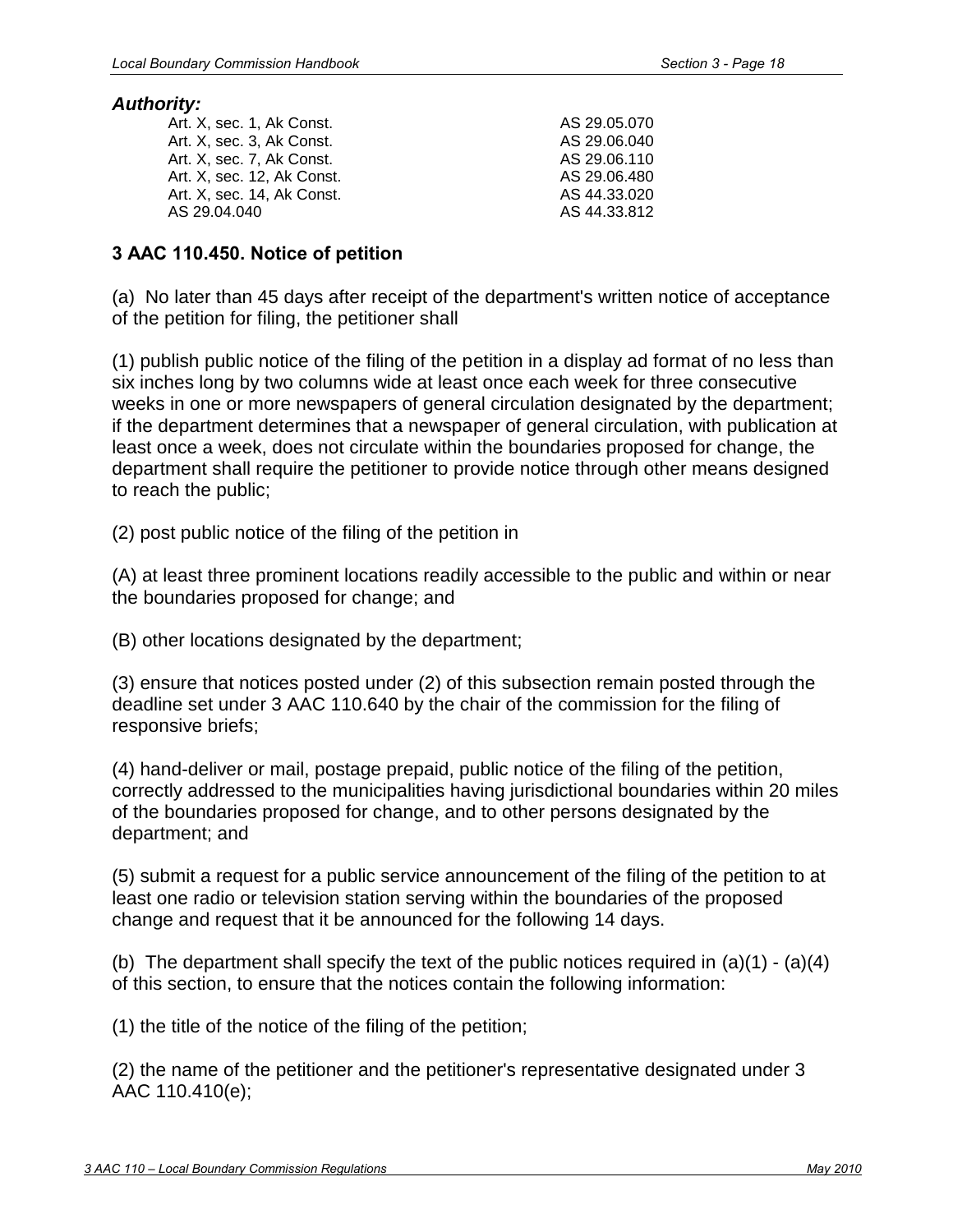#### *Authority:*

| Art. X. sec. 1. Ak Const.  |  |
|----------------------------|--|
| Art. X. sec. 3. Ak Const.  |  |
| Art. X. sec. 7. Ak Const.  |  |
| Art. X, sec. 12, Ak Const. |  |
| Art. X. sec. 14. Ak Const. |  |
| AS 29.04.040               |  |
|                            |  |

AS 29.05.070 AS 29.06.040 AS 29.06.110 AS 29.06.480 AS 44.33.020 AS 44.33.812

### **3 AAC 110.450. Notice of petition**

(a) No later than 45 days after receipt of the department's written notice of acceptance of the petition for filing, the petitioner shall

(1) publish public notice of the filing of the petition in a display ad format of no less than six inches long by two columns wide at least once each week for three consecutive weeks in one or more newspapers of general circulation designated by the department; if the department determines that a newspaper of general circulation, with publication at least once a week, does not circulate within the boundaries proposed for change, the department shall require the petitioner to provide notice through other means designed to reach the public;

(2) post public notice of the filing of the petition in

(A) at least three prominent locations readily accessible to the public and within or near the boundaries proposed for change; and

(B) other locations designated by the department;

(3) ensure that notices posted under (2) of this subsection remain posted through the deadline set under 3 AAC 110.640 by the chair of the commission for the filing of responsive briefs;

(4) hand-deliver or mail, postage prepaid, public notice of the filing of the petition, correctly addressed to the municipalities having jurisdictional boundaries within 20 miles of the boundaries proposed for change, and to other persons designated by the department; and

(5) submit a request for a public service announcement of the filing of the petition to at least one radio or television station serving within the boundaries of the proposed change and request that it be announced for the following 14 days.

(b) The department shall specify the text of the public notices required in  $(a)(1) - (a)(4)$ of this section, to ensure that the notices contain the following information:

(1) the title of the notice of the filing of the petition;

(2) the name of the petitioner and the petitioner's representative designated under 3 AAC 110.410(e);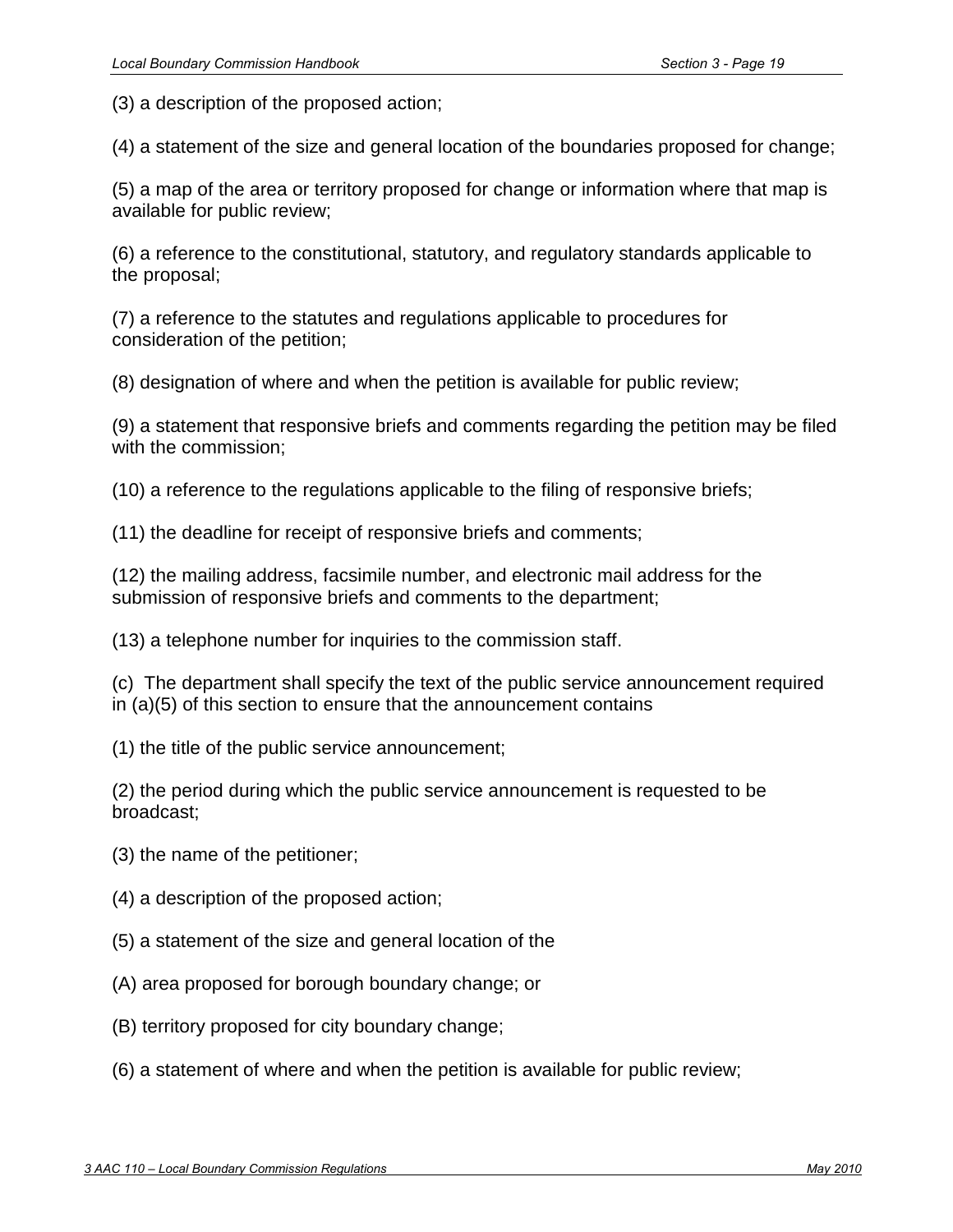(3) a description of the proposed action;

(4) a statement of the size and general location of the boundaries proposed for change;

(5) a map of the area or territory proposed for change or information where that map is available for public review;

(6) a reference to the constitutional, statutory, and regulatory standards applicable to the proposal;

(7) a reference to the statutes and regulations applicable to procedures for consideration of the petition;

(8) designation of where and when the petition is available for public review;

(9) a statement that responsive briefs and comments regarding the petition may be filed with the commission;

(10) a reference to the regulations applicable to the filing of responsive briefs;

(11) the deadline for receipt of responsive briefs and comments;

(12) the mailing address, facsimile number, and electronic mail address for the submission of responsive briefs and comments to the department;

(13) a telephone number for inquiries to the commission staff.

(c) The department shall specify the text of the public service announcement required in (a)(5) of this section to ensure that the announcement contains

(1) the title of the public service announcement;

(2) the period during which the public service announcement is requested to be broadcast;

- (3) the name of the petitioner;
- (4) a description of the proposed action;
- (5) a statement of the size and general location of the
- (A) area proposed for borough boundary change; or
- (B) territory proposed for city boundary change;
- (6) a statement of where and when the petition is available for public review;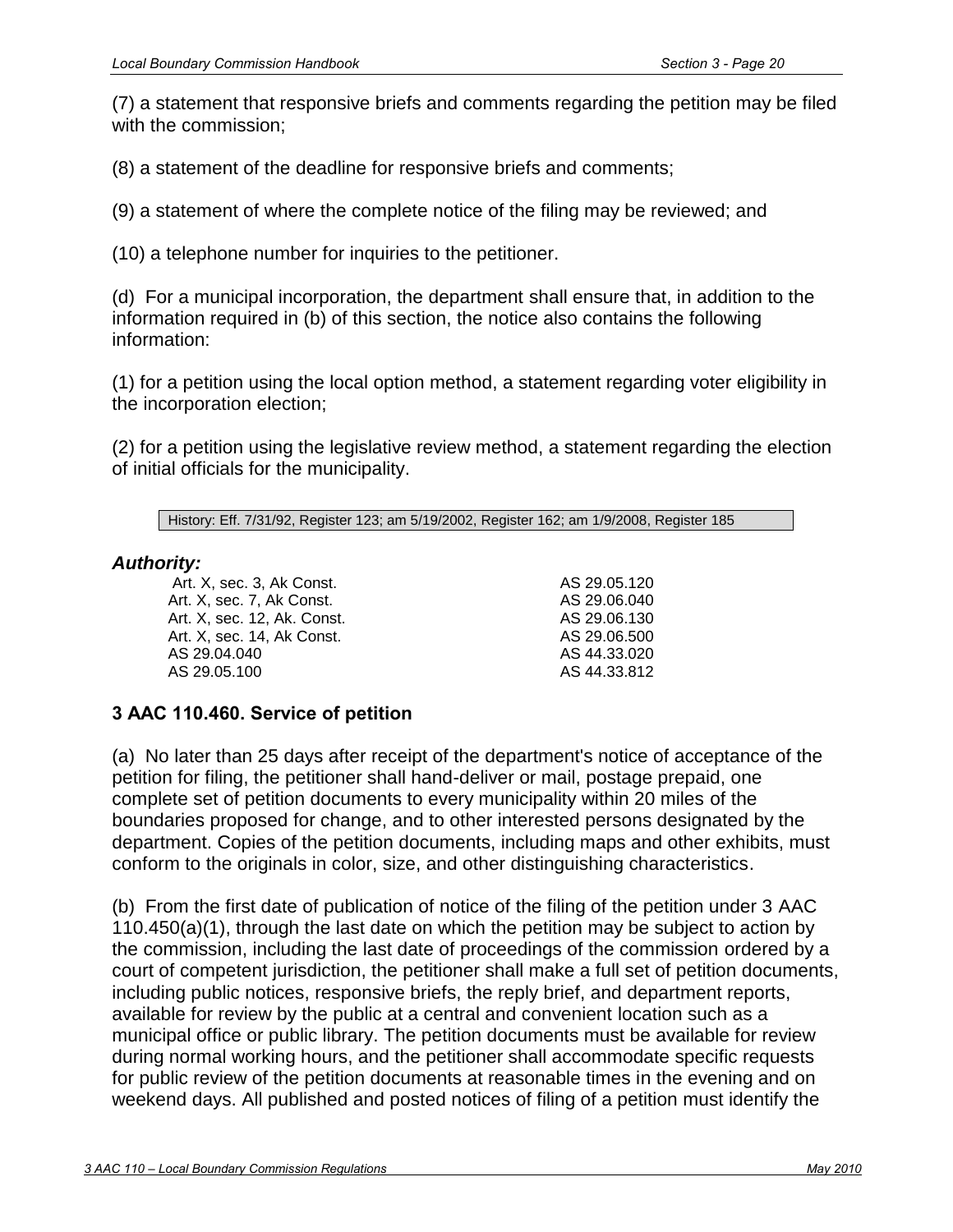(7) a statement that responsive briefs and comments regarding the petition may be filed with the commission;

(8) a statement of the deadline for responsive briefs and comments;

(9) a statement of where the complete notice of the filing may be reviewed; and

(10) a telephone number for inquiries to the petitioner.

(d) For a municipal incorporation, the department shall ensure that, in addition to the information required in (b) of this section, the notice also contains the following information:

(1) for a petition using the local option method, a statement regarding voter eligibility in the incorporation election;

(2) for a petition using the legislative review method, a statement regarding the election of initial officials for the municipality.

History: Eff. 7/31/92, Register 123; am 5/19/2002, Register 162; am 1/9/2008, Register 185

### *Authority:*

 Art. X, sec. 3, Ak Const. Art. X, sec. 7, Ak Const. Art. X, sec. 12, Ak. Const. Art. X, sec. 14, Ak Const. AS 29.04.040 AS 29.05.100

AS 29.05.120 AS 29.06.040 AS 29.06.130 AS 29.06.500 AS 44.33.020 AS 44.33.812

# **3 AAC 110.460. Service of petition**

(a) No later than 25 days after receipt of the department's notice of acceptance of the petition for filing, the petitioner shall hand-deliver or mail, postage prepaid, one complete set of petition documents to every municipality within 20 miles of the boundaries proposed for change, and to other interested persons designated by the department. Copies of the petition documents, including maps and other exhibits, must conform to the originals in color, size, and other distinguishing characteristics.

(b) From the first date of publication of notice of the filing of the petition under 3 AAC 110.450(a)(1), through the last date on which the petition may be subject to action by the commission, including the last date of proceedings of the commission ordered by a court of competent jurisdiction, the petitioner shall make a full set of petition documents, including public notices, responsive briefs, the reply brief, and department reports, available for review by the public at a central and convenient location such as a municipal office or public library. The petition documents must be available for review during normal working hours, and the petitioner shall accommodate specific requests for public review of the petition documents at reasonable times in the evening and on weekend days. All published and posted notices of filing of a petition must identify the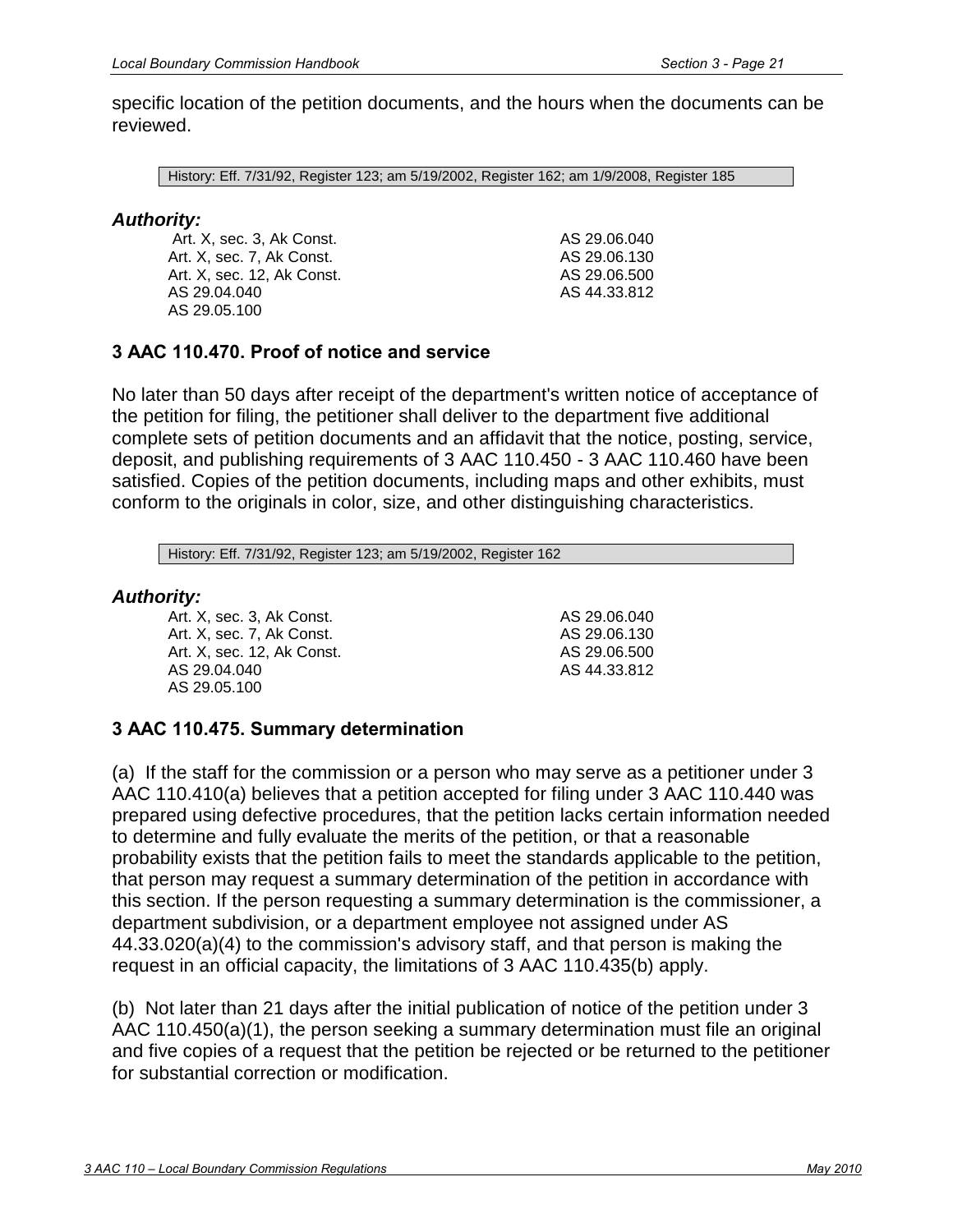specific location of the petition documents, and the hours when the documents can be reviewed.

History: Eff. 7/31/92, Register 123; am 5/19/2002, Register 162; am 1/9/2008, Register 185

### *Authority:*

 Art. X, sec. 3, Ak Const. Art. X, sec. 7, Ak Const. Art. X, sec. 12, Ak Const. AS 29.04.040 AS 29.05.100

AS 29.06.040 AS 29.06.130 AS 29.06.500 AS 44.33.812

## **3 AAC 110.470. Proof of notice and service**

No later than 50 days after receipt of the department's written notice of acceptance of the petition for filing, the petitioner shall deliver to the department five additional complete sets of petition documents and an affidavit that the notice, posting, service, deposit, and publishing requirements of 3 AAC 110.450 - 3 AAC 110.460 have been satisfied. Copies of the petition documents, including maps and other exhibits, must conform to the originals in color, size, and other distinguishing characteristics.

History: Eff. 7/31/92, Register 123; am 5/19/2002, Register 162

#### *Authority:*

Art. X, sec. 3, Ak Const. Art. X, sec. 7, Ak Const. Art. X, sec. 12, Ak Const. AS 29.04.040 AS 29.05.100

AS 29.06.040 AS 29.06.130 AS 29.06.500 AS 44.33.812

### **3 AAC 110.475. Summary determination**

(a) If the staff for the commission or a person who may serve as a petitioner under 3 AAC 110.410(a) believes that a petition accepted for filing under 3 AAC 110.440 was prepared using defective procedures, that the petition lacks certain information needed to determine and fully evaluate the merits of the petition, or that a reasonable probability exists that the petition fails to meet the standards applicable to the petition, that person may request a summary determination of the petition in accordance with this section. If the person requesting a summary determination is the commissioner, a department subdivision, or a department employee not assigned under AS 44.33.020(a)(4) to the commission's advisory staff, and that person is making the request in an official capacity, the limitations of 3 AAC 110.435(b) apply.

(b) Not later than 21 days after the initial publication of notice of the petition under 3 AAC 110.450(a)(1), the person seeking a summary determination must file an original and five copies of a request that the petition be rejected or be returned to the petitioner for substantial correction or modification.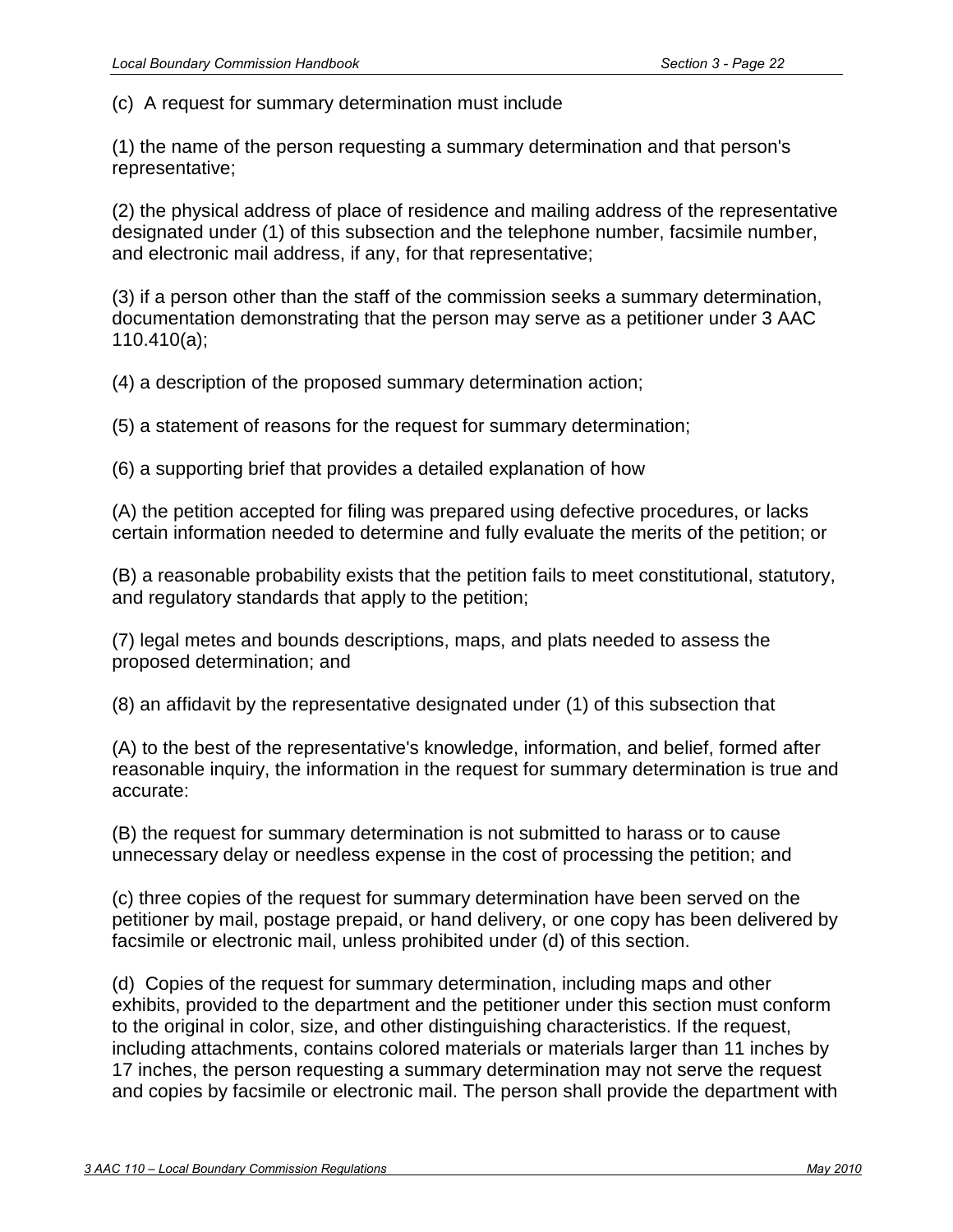(c) A request for summary determination must include

(1) the name of the person requesting a summary determination and that person's representative;

(2) the physical address of place of residence and mailing address of the representative designated under (1) of this subsection and the telephone number, facsimile number, and electronic mail address, if any, for that representative;

(3) if a person other than the staff of the commission seeks a summary determination, documentation demonstrating that the person may serve as a petitioner under 3 AAC 110.410(a);

(4) a description of the proposed summary determination action;

(5) a statement of reasons for the request for summary determination;

(6) a supporting brief that provides a detailed explanation of how

(A) the petition accepted for filing was prepared using defective procedures, or lacks certain information needed to determine and fully evaluate the merits of the petition; or

(B) a reasonable probability exists that the petition fails to meet constitutional, statutory, and regulatory standards that apply to the petition;

(7) legal metes and bounds descriptions, maps, and plats needed to assess the proposed determination; and

(8) an affidavit by the representative designated under (1) of this subsection that

(A) to the best of the representative's knowledge, information, and belief, formed after reasonable inquiry, the information in the request for summary determination is true and accurate:

(B) the request for summary determination is not submitted to harass or to cause unnecessary delay or needless expense in the cost of processing the petition; and

(c) three copies of the request for summary determination have been served on the petitioner by mail, postage prepaid, or hand delivery, or one copy has been delivered by facsimile or electronic mail, unless prohibited under (d) of this section.

(d) Copies of the request for summary determination, including maps and other exhibits, provided to the department and the petitioner under this section must conform to the original in color, size, and other distinguishing characteristics. If the request, including attachments, contains colored materials or materials larger than 11 inches by 17 inches, the person requesting a summary determination may not serve the request and copies by facsimile or electronic mail. The person shall provide the department with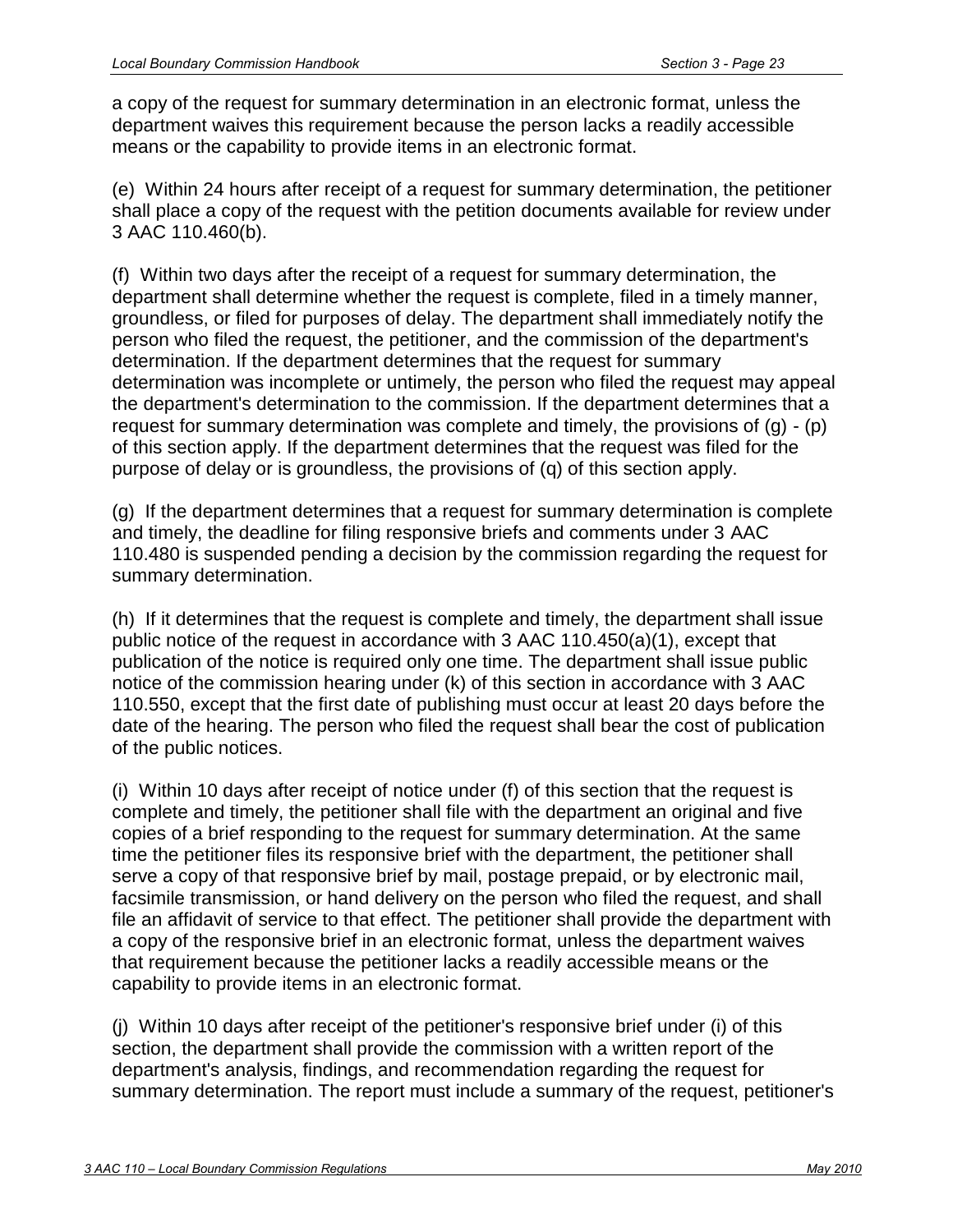a copy of the request for summary determination in an electronic format, unless the department waives this requirement because the person lacks a readily accessible means or the capability to provide items in an electronic format.

(e) Within 24 hours after receipt of a request for summary determination, the petitioner shall place a copy of the request with the petition documents available for review under 3 AAC 110.460(b).

(f) Within two days after the receipt of a request for summary determination, the department shall determine whether the request is complete, filed in a timely manner, groundless, or filed for purposes of delay. The department shall immediately notify the person who filed the request, the petitioner, and the commission of the department's determination. If the department determines that the request for summary determination was incomplete or untimely, the person who filed the request may appeal the department's determination to the commission. If the department determines that a request for summary determination was complete and timely, the provisions of (g) - (p) of this section apply. If the department determines that the request was filed for the purpose of delay or is groundless, the provisions of (q) of this section apply.

(g) If the department determines that a request for summary determination is complete and timely, the deadline for filing responsive briefs and comments under 3 AAC 110.480 is suspended pending a decision by the commission regarding the request for summary determination.

(h) If it determines that the request is complete and timely, the department shall issue public notice of the request in accordance with 3 AAC 110.450(a)(1), except that publication of the notice is required only one time. The department shall issue public notice of the commission hearing under (k) of this section in accordance with 3 AAC 110.550, except that the first date of publishing must occur at least 20 days before the date of the hearing. The person who filed the request shall bear the cost of publication of the public notices.

(i) Within 10 days after receipt of notice under (f) of this section that the request is complete and timely, the petitioner shall file with the department an original and five copies of a brief responding to the request for summary determination. At the same time the petitioner files its responsive brief with the department, the petitioner shall serve a copy of that responsive brief by mail, postage prepaid, or by electronic mail, facsimile transmission, or hand delivery on the person who filed the request, and shall file an affidavit of service to that effect. The petitioner shall provide the department with a copy of the responsive brief in an electronic format, unless the department waives that requirement because the petitioner lacks a readily accessible means or the capability to provide items in an electronic format.

(j) Within 10 days after receipt of the petitioner's responsive brief under (i) of this section, the department shall provide the commission with a written report of the department's analysis, findings, and recommendation regarding the request for summary determination. The report must include a summary of the request, petitioner's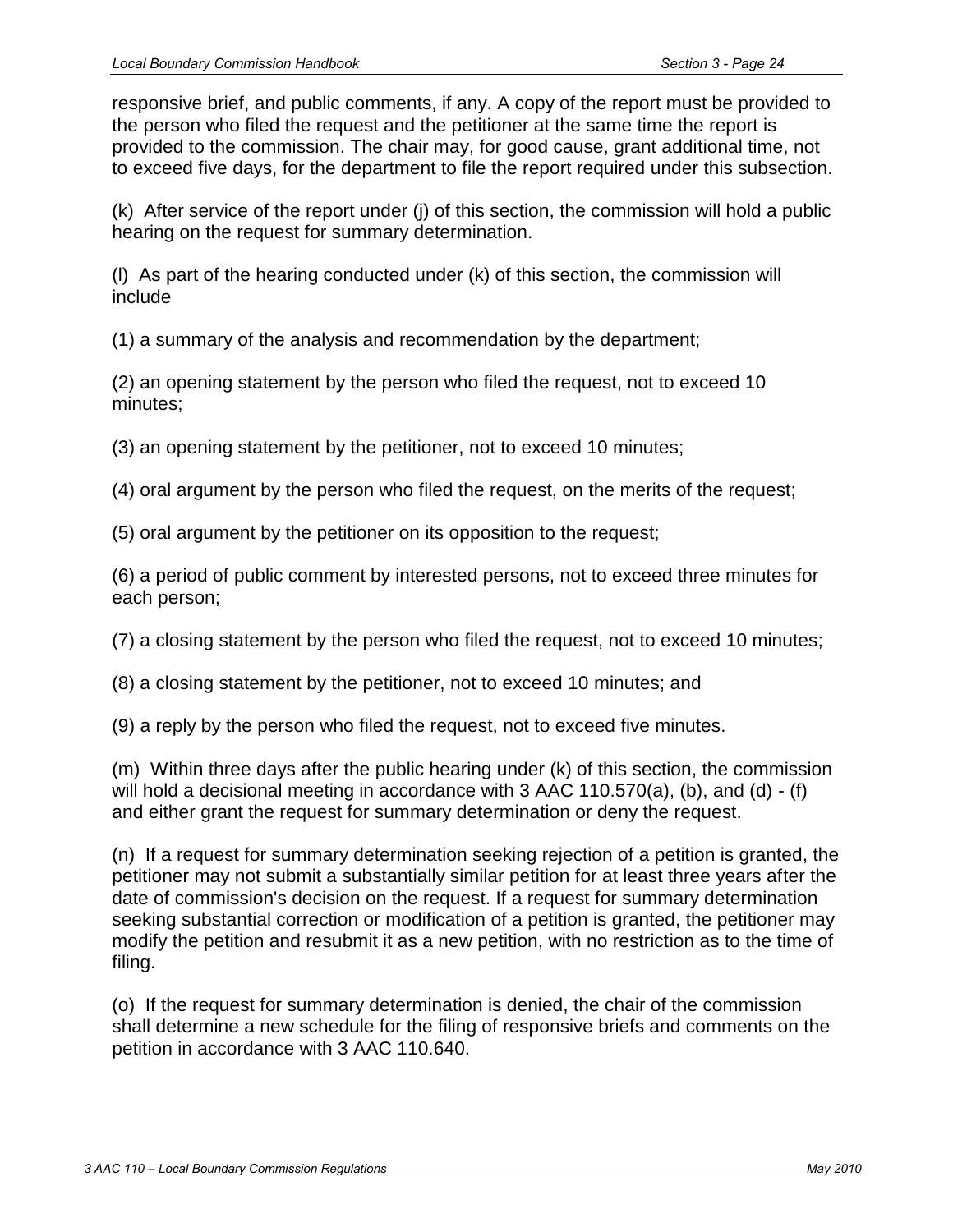responsive brief, and public comments, if any. A copy of the report must be provided to the person who filed the request and the petitioner at the same time the report is provided to the commission. The chair may, for good cause, grant additional time, not to exceed five days, for the department to file the report required under this subsection.

(k) After service of the report under (j) of this section, the commission will hold a public hearing on the request for summary determination.

(l) As part of the hearing conducted under (k) of this section, the commission will include

(1) a summary of the analysis and recommendation by the department;

(2) an opening statement by the person who filed the request, not to exceed 10 minutes;

(3) an opening statement by the petitioner, not to exceed 10 minutes;

(4) oral argument by the person who filed the request, on the merits of the request;

(5) oral argument by the petitioner on its opposition to the request;

(6) a period of public comment by interested persons, not to exceed three minutes for each person;

(7) a closing statement by the person who filed the request, not to exceed 10 minutes;

(8) a closing statement by the petitioner, not to exceed 10 minutes; and

(9) a reply by the person who filed the request, not to exceed five minutes.

(m) Within three days after the public hearing under (k) of this section, the commission will hold a decisional meeting in accordance with 3 AAC 110.570(a), (b), and (d) - (f) and either grant the request for summary determination or deny the request.

(n) If a request for summary determination seeking rejection of a petition is granted, the petitioner may not submit a substantially similar petition for at least three years after the date of commission's decision on the request. If a request for summary determination seeking substantial correction or modification of a petition is granted, the petitioner may modify the petition and resubmit it as a new petition, with no restriction as to the time of filing.

(o) If the request for summary determination is denied, the chair of the commission shall determine a new schedule for the filing of responsive briefs and comments on the petition in accordance with 3 AAC 110.640.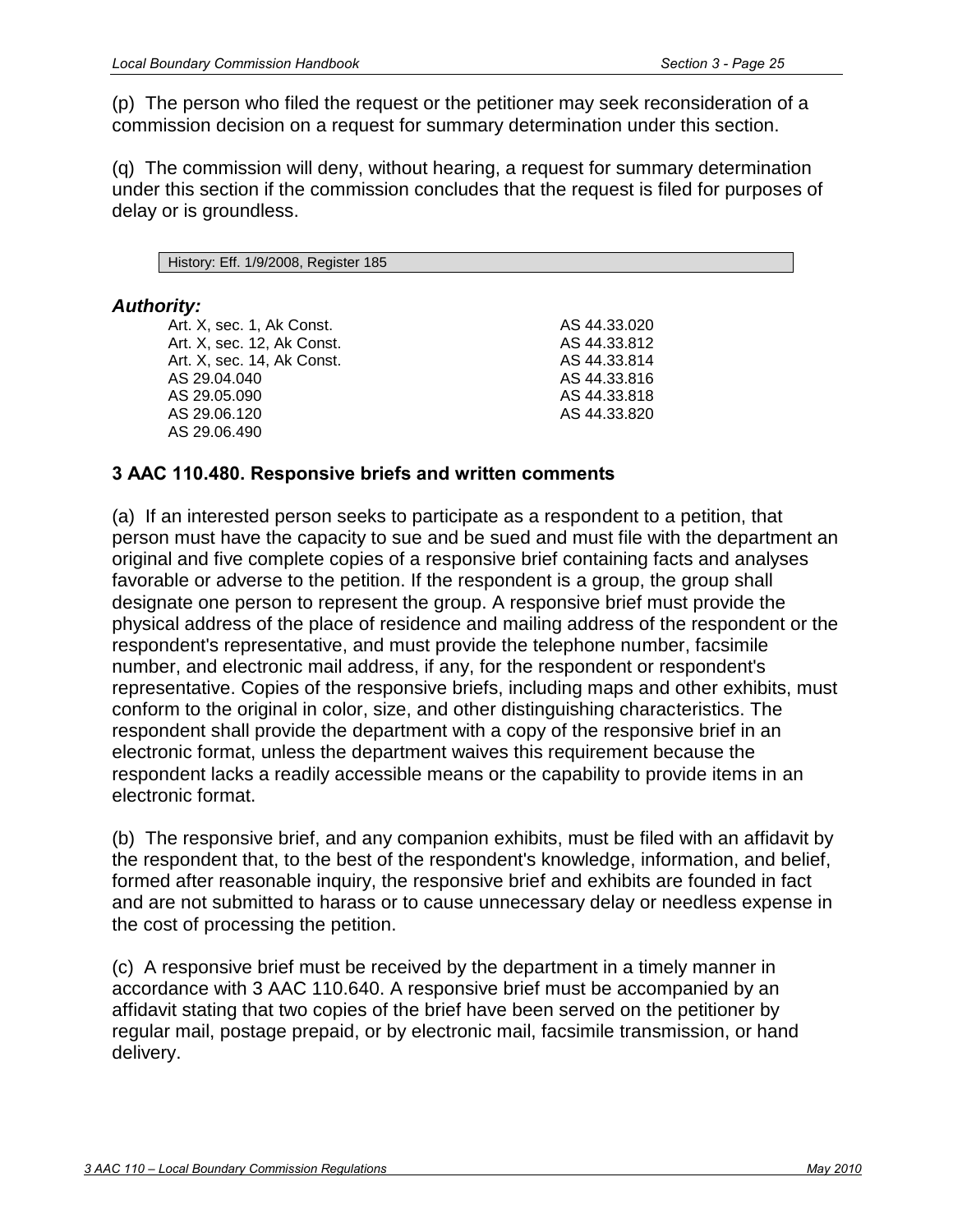(p) The person who filed the request or the petitioner may seek reconsideration of a commission decision on a request for summary determination under this section.

(q) The commission will deny, without hearing, a request for summary determination under this section if the commission concludes that the request is filed for purposes of delay or is groundless.

History: Eff. 1/9/2008, Register 185

### *Authority:*

Art. X, sec. 1, Ak Const. Art. X, sec. 12, Ak Const. Art. X, sec. 14, Ak Const. AS 29.04.040 AS 29.05.090 AS 29.06.120 AS 29.06.490

AS 44.33.020 AS 44.33.812 AS 44.33.814 AS 44.33.816 AS 44.33.818 AS 44.33.820

## **3 AAC 110.480. Responsive briefs and written comments**

(a) If an interested person seeks to participate as a respondent to a petition, that person must have the capacity to sue and be sued and must file with the department an original and five complete copies of a responsive brief containing facts and analyses favorable or adverse to the petition. If the respondent is a group, the group shall designate one person to represent the group. A responsive brief must provide the physical address of the place of residence and mailing address of the respondent or the respondent's representative, and must provide the telephone number, facsimile number, and electronic mail address, if any, for the respondent or respondent's representative. Copies of the responsive briefs, including maps and other exhibits, must conform to the original in color, size, and other distinguishing characteristics. The respondent shall provide the department with a copy of the responsive brief in an electronic format, unless the department waives this requirement because the respondent lacks a readily accessible means or the capability to provide items in an electronic format.

(b) The responsive brief, and any companion exhibits, must be filed with an affidavit by the respondent that, to the best of the respondent's knowledge, information, and belief, formed after reasonable inquiry, the responsive brief and exhibits are founded in fact and are not submitted to harass or to cause unnecessary delay or needless expense in the cost of processing the petition.

(c) A responsive brief must be received by the department in a timely manner in accordance with 3 AAC 110.640. A responsive brief must be accompanied by an affidavit stating that two copies of the brief have been served on the petitioner by regular mail, postage prepaid, or by electronic mail, facsimile transmission, or hand delivery.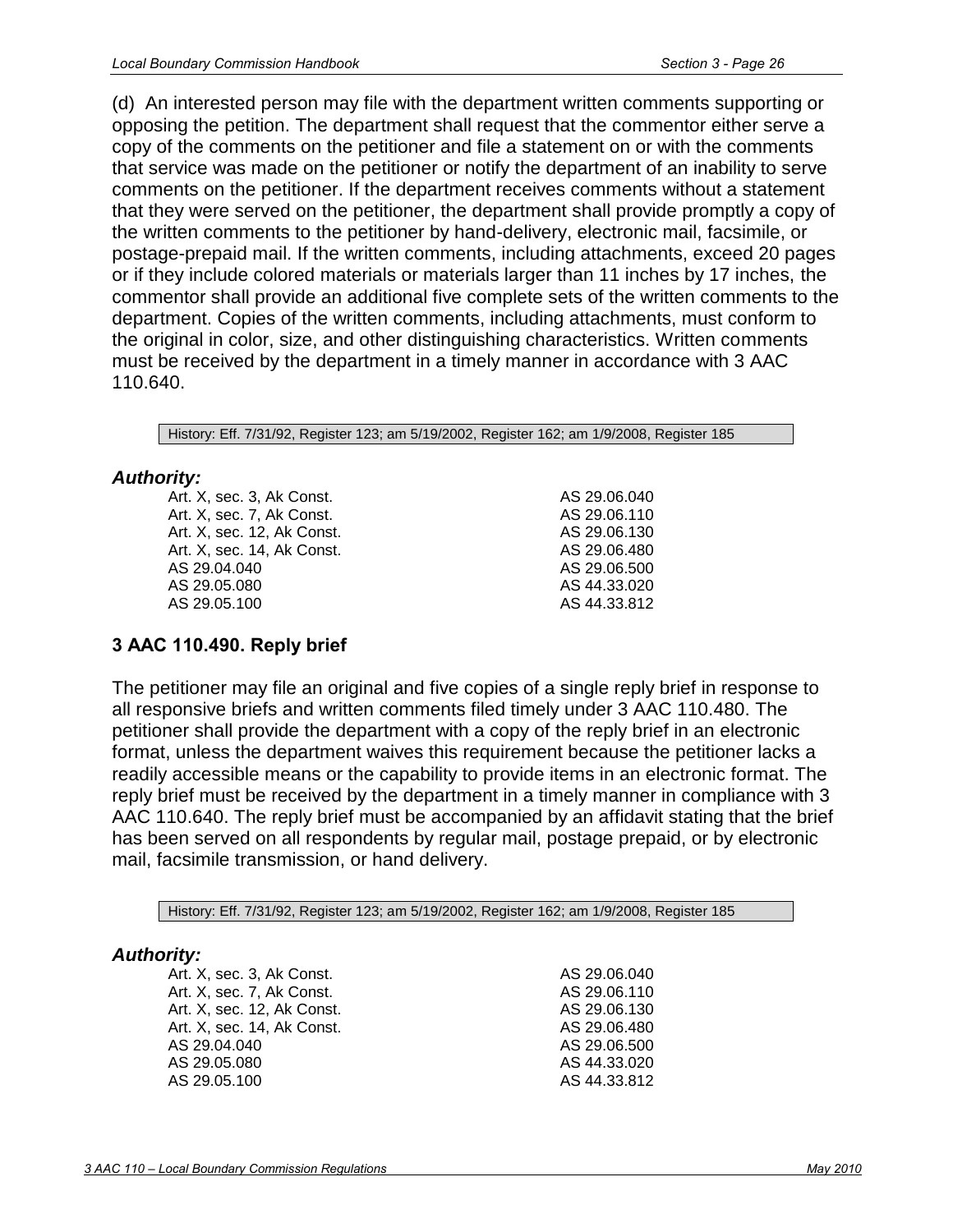(d) An interested person may file with the department written comments supporting or opposing the petition. The department shall request that the commentor either serve a copy of the comments on the petitioner and file a statement on or with the comments that service was made on the petitioner or notify the department of an inability to serve comments on the petitioner. If the department receives comments without a statement that they were served on the petitioner, the department shall provide promptly a copy of the written comments to the petitioner by hand-delivery, electronic mail, facsimile, or postage-prepaid mail. If the written comments, including attachments, exceed 20 pages or if they include colored materials or materials larger than 11 inches by 17 inches, the commentor shall provide an additional five complete sets of the written comments to the department. Copies of the written comments, including attachments, must conform to the original in color, size, and other distinguishing characteristics. Written comments must be received by the department in a timely manner in accordance with 3 AAC 110.640.

History: Eff. 7/31/92, Register 123; am 5/19/2002, Register 162; am 1/9/2008, Register 185

## *Authority:*

| Art. X, sec. 3, Ak Const.  | AS 29.06.040 |
|----------------------------|--------------|
| Art. X, sec. 7, Ak Const.  | AS 29.06.110 |
| Art. X, sec. 12, Ak Const. | AS 29.06.130 |
| Art. X, sec. 14, Ak Const. | AS 29.06.480 |
| AS 29.04.040               | AS 29.06.500 |
| AS 29.05.080               | AS 44.33.020 |
| AS 29.05.100               | AS 44.33.812 |
|                            |              |

# **3 AAC 110.490. Reply brief**

The petitioner may file an original and five copies of a single reply brief in response to all responsive briefs and written comments filed timely under 3 AAC 110.480. The petitioner shall provide the department with a copy of the reply brief in an electronic format, unless the department waives this requirement because the petitioner lacks a readily accessible means or the capability to provide items in an electronic format. The reply brief must be received by the department in a timely manner in compliance with 3 AAC 110.640. The reply brief must be accompanied by an affidavit stating that the brief has been served on all respondents by regular mail, postage prepaid, or by electronic mail, facsimile transmission, or hand delivery.

History: Eff. 7/31/92, Register 123; am 5/19/2002, Register 162; am 1/9/2008, Register 185

### *Authority:*

Art. X, sec. 3, Ak Const. Art. X, sec. 7, Ak Const. Art. X, sec. 12, Ak Const. Art. X, sec. 14, Ak Const. AS 29.04.040 AS 29.05.080 AS 29.05.100

AS 29.06.040 AS 29.06.110 AS 29.06.130 AS 29.06.480 AS 29.06.500 AS 44.33.020 AS 44.33.812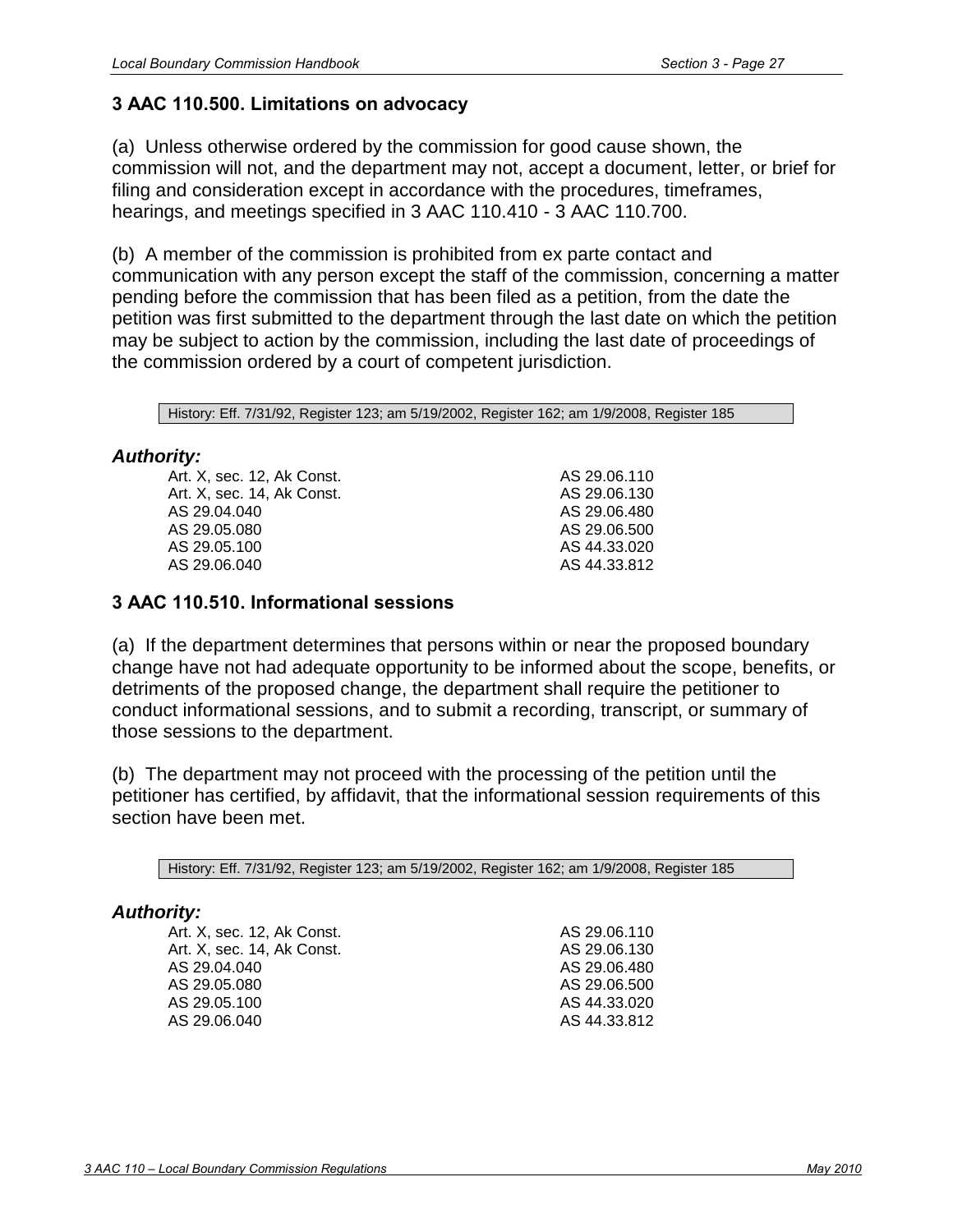## **3 AAC 110.500. Limitations on advocacy**

(a) Unless otherwise ordered by the commission for good cause shown, the commission will not, and the department may not, accept a document, letter, or brief for filing and consideration except in accordance with the procedures, timeframes, hearings, and meetings specified in 3 AAC 110.410 - 3 AAC 110.700.

(b) A member of the commission is prohibited from ex parte contact and communication with any person except the staff of the commission, concerning a matter pending before the commission that has been filed as a petition, from the date the petition was first submitted to the department through the last date on which the petition may be subject to action by the commission, including the last date of proceedings of the commission ordered by a court of competent jurisdiction.

History: Eff. 7/31/92, Register 123; am 5/19/2002, Register 162; am 1/9/2008, Register 185

### *Authority:*

| Art. X, sec. 12, Ak Const. | AS 29.06.110 |
|----------------------------|--------------|
| Art. X. sec. 14. Ak Const. | AS 29.06.130 |
| AS 29.04.040               | AS 29.06.480 |
| AS 29.05.080               | AS 29.06.500 |
| AS 29.05.100               | AS 44.33.020 |
| AS 29.06.040               | AS 44.33.812 |
|                            |              |

### **3 AAC 110.510. Informational sessions**

(a) If the department determines that persons within or near the proposed boundary change have not had adequate opportunity to be informed about the scope, benefits, or detriments of the proposed change, the department shall require the petitioner to conduct informational sessions, and to submit a recording, transcript, or summary of those sessions to the department.

(b) The department may not proceed with the processing of the petition until the petitioner has certified, by affidavit, that the informational session requirements of this section have been met.

History: Eff. 7/31/92, Register 123; am 5/19/2002, Register 162; am 1/9/2008, Register 185

#### *Authority:*

Art. X, sec. 12, Ak Const. Art. X, sec. 14, Ak Const. AS 29.04.040 AS 29.05.080 AS 29.05.100 AS 29.06.040

AS 29.06.110 AS 29.06.130 AS 29.06.480 AS 29.06.500 AS 44.33.020 AS 44.33.812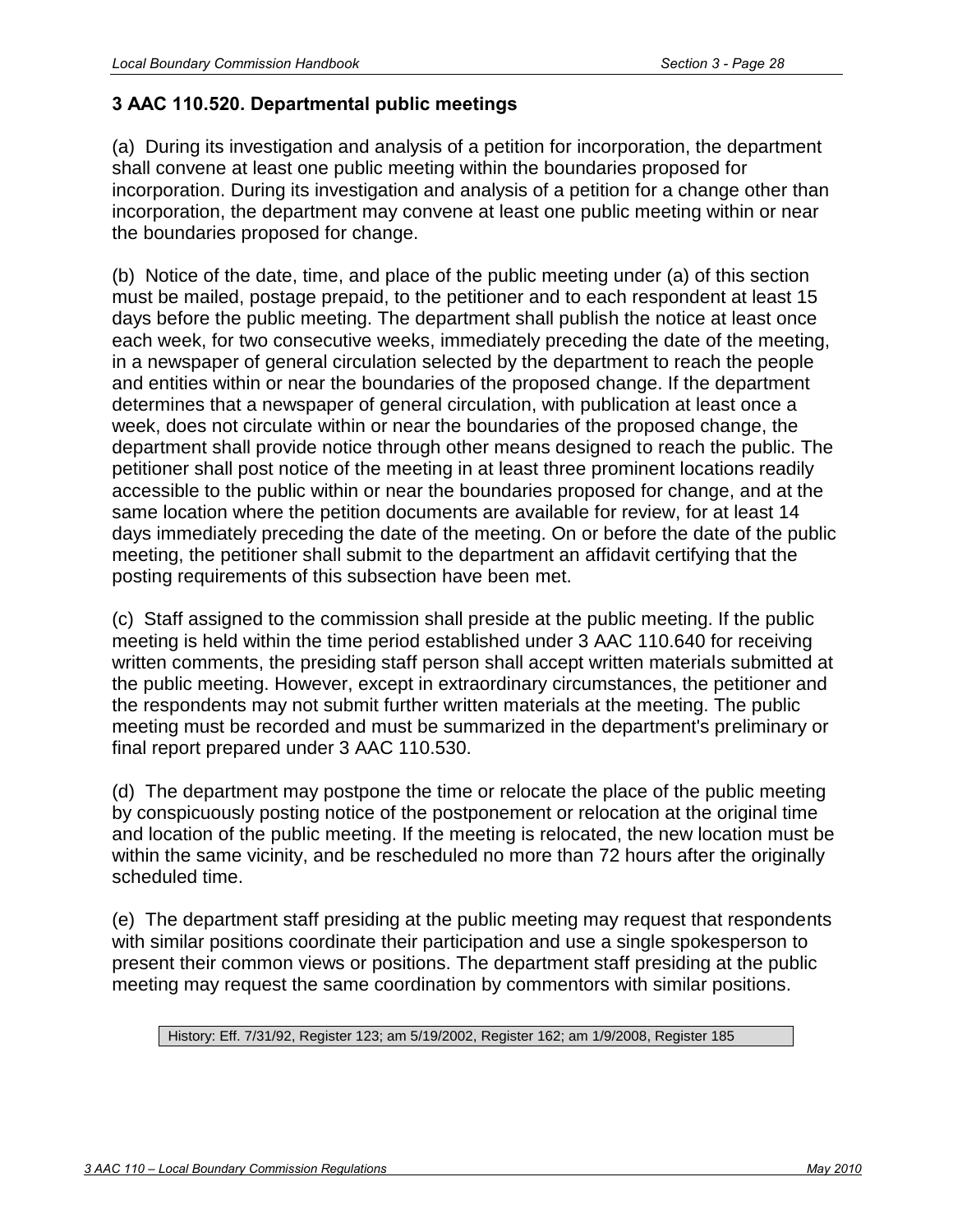# **3 AAC 110.520. Departmental public meetings**

(a) During its investigation and analysis of a petition for incorporation, the department shall convene at least one public meeting within the boundaries proposed for incorporation. During its investigation and analysis of a petition for a change other than incorporation, the department may convene at least one public meeting within or near the boundaries proposed for change.

(b) Notice of the date, time, and place of the public meeting under (a) of this section must be mailed, postage prepaid, to the petitioner and to each respondent at least 15 days before the public meeting. The department shall publish the notice at least once each week, for two consecutive weeks, immediately preceding the date of the meeting, in a newspaper of general circulation selected by the department to reach the people and entities within or near the boundaries of the proposed change. If the department determines that a newspaper of general circulation, with publication at least once a week, does not circulate within or near the boundaries of the proposed change, the department shall provide notice through other means designed to reach the public. The petitioner shall post notice of the meeting in at least three prominent locations readily accessible to the public within or near the boundaries proposed for change, and at the same location where the petition documents are available for review, for at least 14 days immediately preceding the date of the meeting. On or before the date of the public meeting, the petitioner shall submit to the department an affidavit certifying that the posting requirements of this subsection have been met.

(c) Staff assigned to the commission shall preside at the public meeting. If the public meeting is held within the time period established under 3 AAC 110.640 for receiving written comments, the presiding staff person shall accept written materials submitted at the public meeting. However, except in extraordinary circumstances, the petitioner and the respondents may not submit further written materials at the meeting. The public meeting must be recorded and must be summarized in the department's preliminary or final report prepared under 3 AAC 110.530.

(d) The department may postpone the time or relocate the place of the public meeting by conspicuously posting notice of the postponement or relocation at the original time and location of the public meeting. If the meeting is relocated, the new location must be within the same vicinity, and be rescheduled no more than 72 hours after the originally scheduled time.

(e) The department staff presiding at the public meeting may request that respondents with similar positions coordinate their participation and use a single spokesperson to present their common views or positions. The department staff presiding at the public meeting may request the same coordination by commentors with similar positions.

#### History: Eff. 7/31/92, Register 123; am 5/19/2002, Register 162; am 1/9/2008, Register 185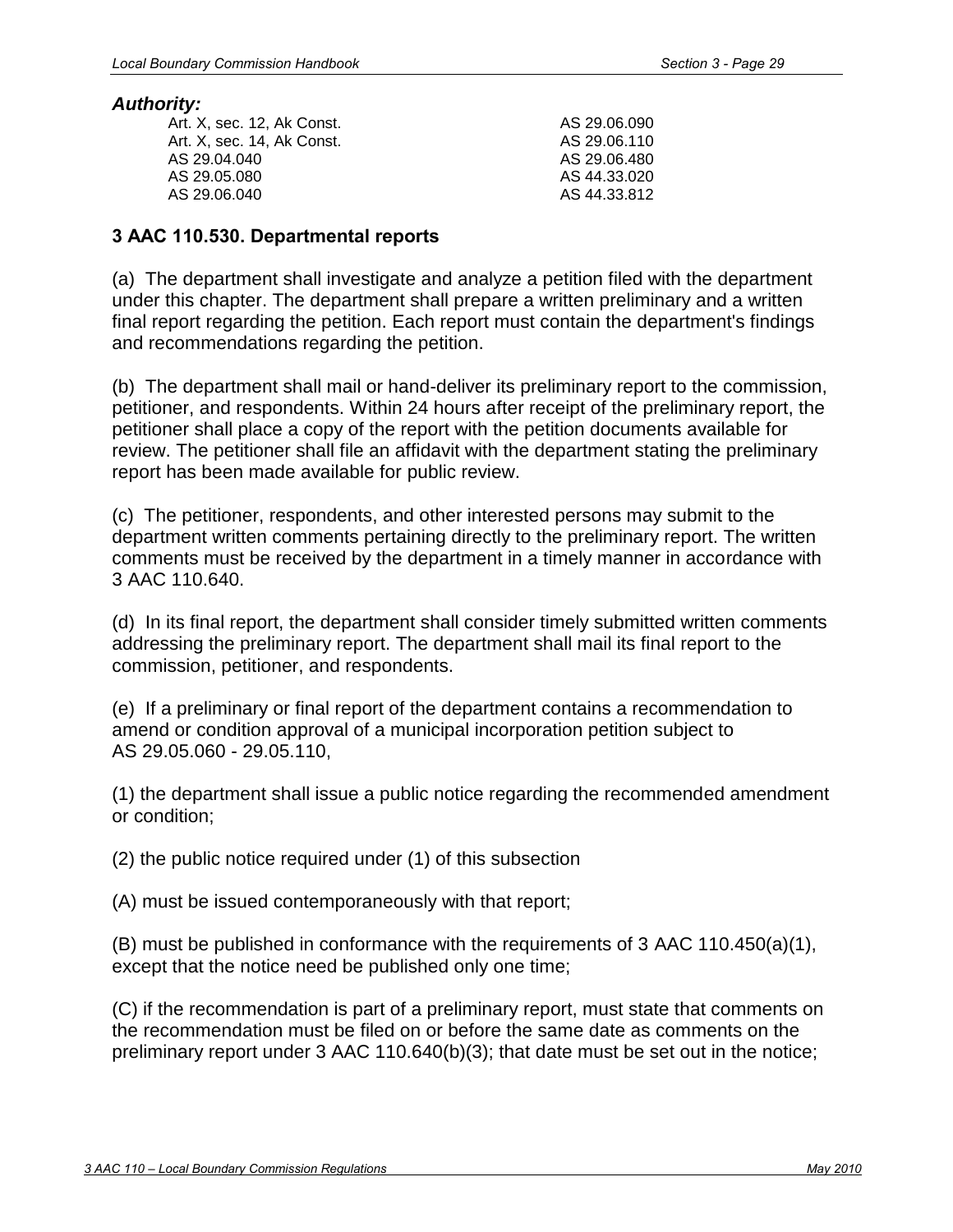#### *Authority:*

| .                          |              |
|----------------------------|--------------|
| Art. X. sec. 12. Ak Const. | AS 29.06.090 |
| Art. X. sec. 14. Ak Const. | AS 29.06.110 |
| AS 29.04.040               | AS 29.06.480 |
| AS 29.05.080               | AS 44.33.020 |
| AS 29.06.040               | AS 44.33.812 |
|                            |              |

### **3 AAC 110.530. Departmental reports**

(a) The department shall investigate and analyze a petition filed with the department under this chapter. The department shall prepare a written preliminary and a written final report regarding the petition. Each report must contain the department's findings and recommendations regarding the petition.

(b) The department shall mail or hand-deliver its preliminary report to the commission, petitioner, and respondents. Within 24 hours after receipt of the preliminary report, the petitioner shall place a copy of the report with the petition documents available for review. The petitioner shall file an affidavit with the department stating the preliminary report has been made available for public review.

(c) The petitioner, respondents, and other interested persons may submit to the department written comments pertaining directly to the preliminary report. The written comments must be received by the department in a timely manner in accordance with 3 AAC 110.640.

(d) In its final report, the department shall consider timely submitted written comments addressing the preliminary report. The department shall mail its final report to the commission, petitioner, and respondents.

(e) If a preliminary or final report of the department contains a recommendation to amend or condition approval of a municipal incorporation petition subject to AS 29.05.060 - 29.05.110,

(1) the department shall issue a public notice regarding the recommended amendment or condition;

(2) the public notice required under (1) of this subsection

(A) must be issued contemporaneously with that report;

(B) must be published in conformance with the requirements of 3 AAC 110.450(a)(1), except that the notice need be published only one time;

(C) if the recommendation is part of a preliminary report, must state that comments on the recommendation must be filed on or before the same date as comments on the preliminary report under 3 AAC 110.640(b)(3); that date must be set out in the notice;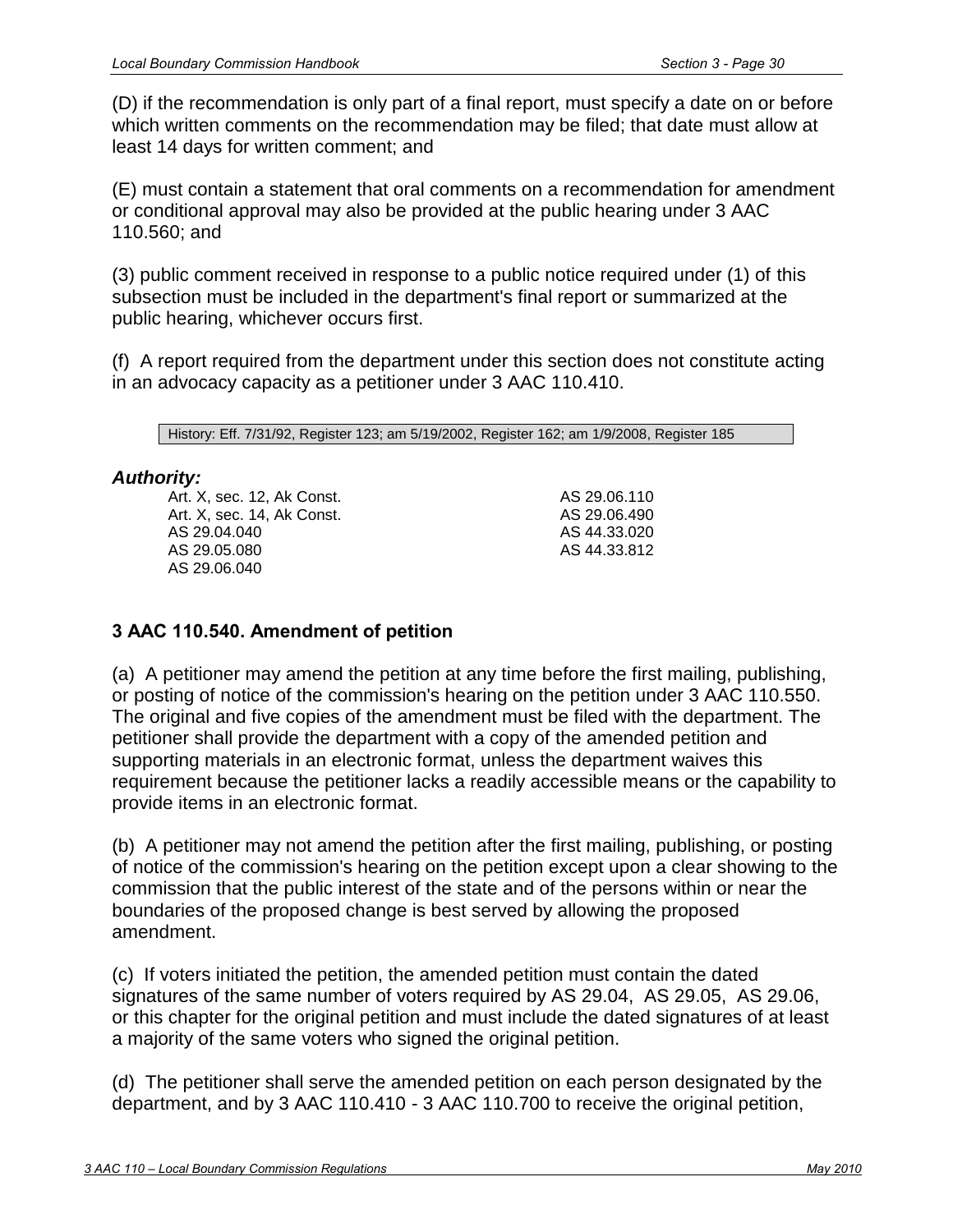(D) if the recommendation is only part of a final report, must specify a date on or before which written comments on the recommendation may be filed; that date must allow at least 14 days for written comment; and

(E) must contain a statement that oral comments on a recommendation for amendment or conditional approval may also be provided at the public hearing under 3 AAC 110.560; and

(3) public comment received in response to a public notice required under (1) of this subsection must be included in the department's final report or summarized at the public hearing, whichever occurs first.

(f) A report required from the department under this section does not constitute acting in an advocacy capacity as a petitioner under 3 AAC 110.410.

History: Eff. 7/31/92, Register 123; am 5/19/2002, Register 162; am 1/9/2008, Register 185

### *Authority:*

Art. X, sec. 12, Ak Const. Art. X, sec. 14, Ak Const. AS 29.04.040 AS 29.05.080 AS 29.06.040

AS 29.06.110 AS 29.06.490 AS 44.33.020 AS 44.33.812

### **3 AAC 110.540. Amendment of petition**

(a) A petitioner may amend the petition at any time before the first mailing, publishing, or posting of notice of the commission's hearing on the petition under 3 AAC 110.550. The original and five copies of the amendment must be filed with the department. The petitioner shall provide the department with a copy of the amended petition and supporting materials in an electronic format, unless the department waives this requirement because the petitioner lacks a readily accessible means or the capability to provide items in an electronic format.

(b) A petitioner may not amend the petition after the first mailing, publishing, or posting of notice of the commission's hearing on the petition except upon a clear showing to the commission that the public interest of the state and of the persons within or near the boundaries of the proposed change is best served by allowing the proposed amendment.

(c) If voters initiated the petition, the amended petition must contain the dated signatures of the same number of voters required by AS 29.04, AS 29.05, AS 29.06, or this chapter for the original petition and must include the dated signatures of at least a majority of the same voters who signed the original petition.

(d) The petitioner shall serve the amended petition on each person designated by the department, and by 3 AAC 110.410 - 3 AAC 110.700 to receive the original petition,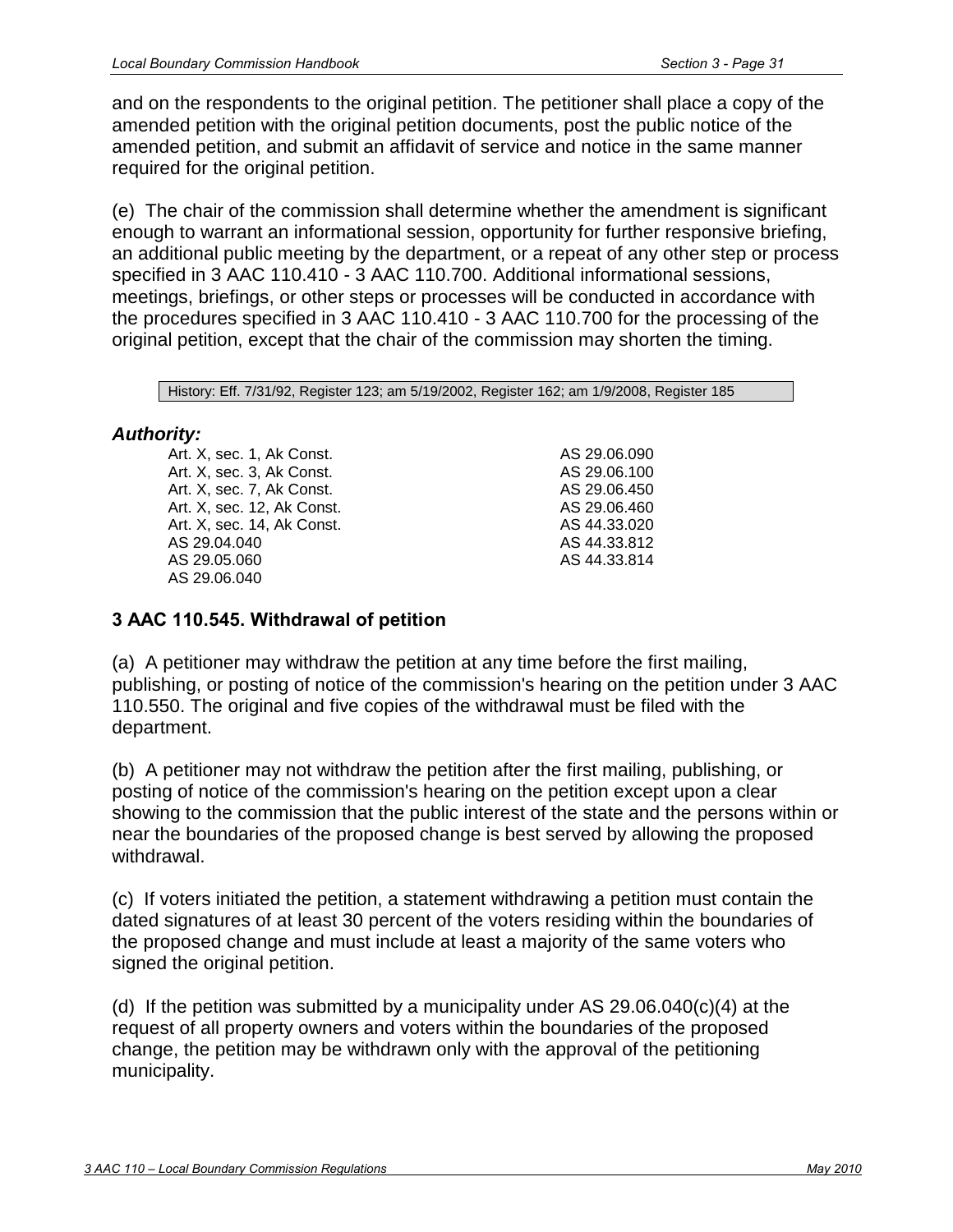and on the respondents to the original petition. The petitioner shall place a copy of the amended petition with the original petition documents, post the public notice of the amended petition, and submit an affidavit of service and notice in the same manner required for the original petition.

(e) The chair of the commission shall determine whether the amendment is significant enough to warrant an informational session, opportunity for further responsive briefing, an additional public meeting by the department, or a repeat of any other step or process specified in 3 AAC 110.410 - 3 AAC 110.700. Additional informational sessions, meetings, briefings, or other steps or processes will be conducted in accordance with the procedures specified in 3 AAC 110.410 - 3 AAC 110.700 for the processing of the original petition, except that the chair of the commission may shorten the timing.

History: Eff. 7/31/92, Register 123; am 5/19/2002, Register 162; am 1/9/2008, Register 185

## *Authority:*

Art. X, sec. 1, Ak Const. Art. X, sec. 3, Ak Const. Art. X, sec. 7, Ak Const. Art. X, sec. 12, Ak Const. Art. X, sec. 14, Ak Const. AS 29.04.040 AS 29.05.060 AS 29.06.040

AS 29.06.090 AS 29.06.100 AS 29.06.450 AS 29.06.460 AS 44.33.020 AS 44.33.812 AS 44.33.814

# **3 AAC 110.545. Withdrawal of petition**

(a) A petitioner may withdraw the petition at any time before the first mailing, publishing, or posting of notice of the commission's hearing on the petition under 3 AAC 110.550. The original and five copies of the withdrawal must be filed with the department.

(b) A petitioner may not withdraw the petition after the first mailing, publishing, or posting of notice of the commission's hearing on the petition except upon a clear showing to the commission that the public interest of the state and the persons within or near the boundaries of the proposed change is best served by allowing the proposed withdrawal.

(c) If voters initiated the petition, a statement withdrawing a petition must contain the dated signatures of at least 30 percent of the voters residing within the boundaries of the proposed change and must include at least a majority of the same voters who signed the original petition.

(d) If the petition was submitted by a municipality under AS 29.06.040(c)(4) at the request of all property owners and voters within the boundaries of the proposed change, the petition may be withdrawn only with the approval of the petitioning municipality.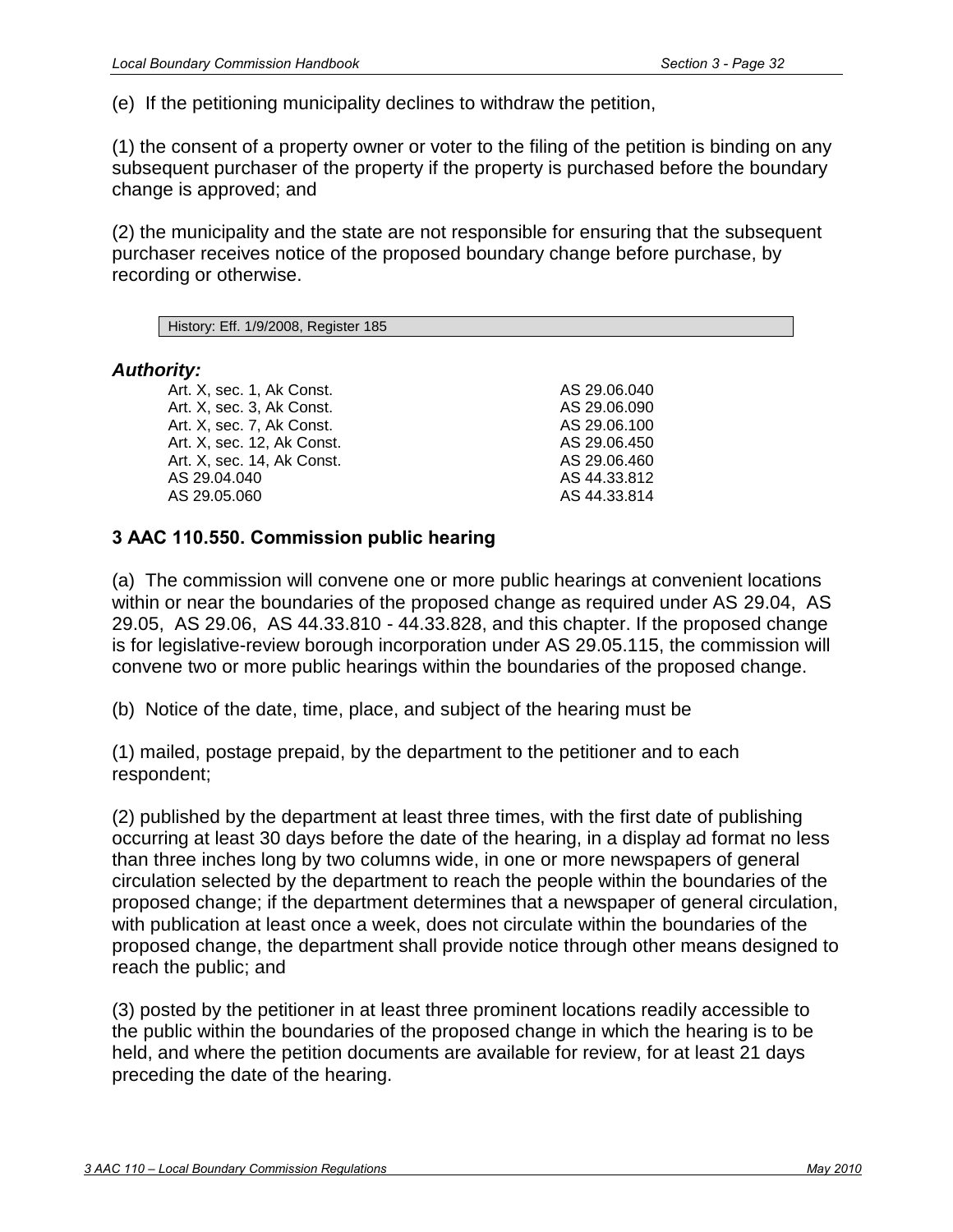(e) If the petitioning municipality declines to withdraw the petition,

(1) the consent of a property owner or voter to the filing of the petition is binding on any subsequent purchaser of the property if the property is purchased before the boundary change is approved; and

(2) the municipality and the state are not responsible for ensuring that the subsequent purchaser receives notice of the proposed boundary change before purchase, by recording or otherwise.

History: Eff. 1/9/2008, Register 185

#### *Authority:*

Art. X, sec. 1, Ak Const. Art. X, sec. 3, Ak Const. Art. X, sec. 7, Ak Const. Art. X, sec. 12, Ak Const. Art. X, sec. 14, Ak Const. AS 29.04.040 AS 29.05.060

AS 29.06.040 AS 29.06.090 AS 29.06.100 AS 29.06.450 AS 29.06.460 AS 44.33.812 AS 44.33.814

### **3 AAC 110.550. Commission public hearing**

(a) The commission will convene one or more public hearings at convenient locations within or near the boundaries of the proposed change as required under AS 29.04, AS 29.05, AS 29.06, AS 44.33.810 - 44.33.828, and this chapter. If the proposed change is for legislative-review borough incorporation under AS 29.05.115, the commission will convene two or more public hearings within the boundaries of the proposed change.

(b) Notice of the date, time, place, and subject of the hearing must be

(1) mailed, postage prepaid, by the department to the petitioner and to each respondent;

(2) published by the department at least three times, with the first date of publishing occurring at least 30 days before the date of the hearing, in a display ad format no less than three inches long by two columns wide, in one or more newspapers of general circulation selected by the department to reach the people within the boundaries of the proposed change; if the department determines that a newspaper of general circulation, with publication at least once a week, does not circulate within the boundaries of the proposed change, the department shall provide notice through other means designed to reach the public; and

(3) posted by the petitioner in at least three prominent locations readily accessible to the public within the boundaries of the proposed change in which the hearing is to be held, and where the petition documents are available for review, for at least 21 days preceding the date of the hearing.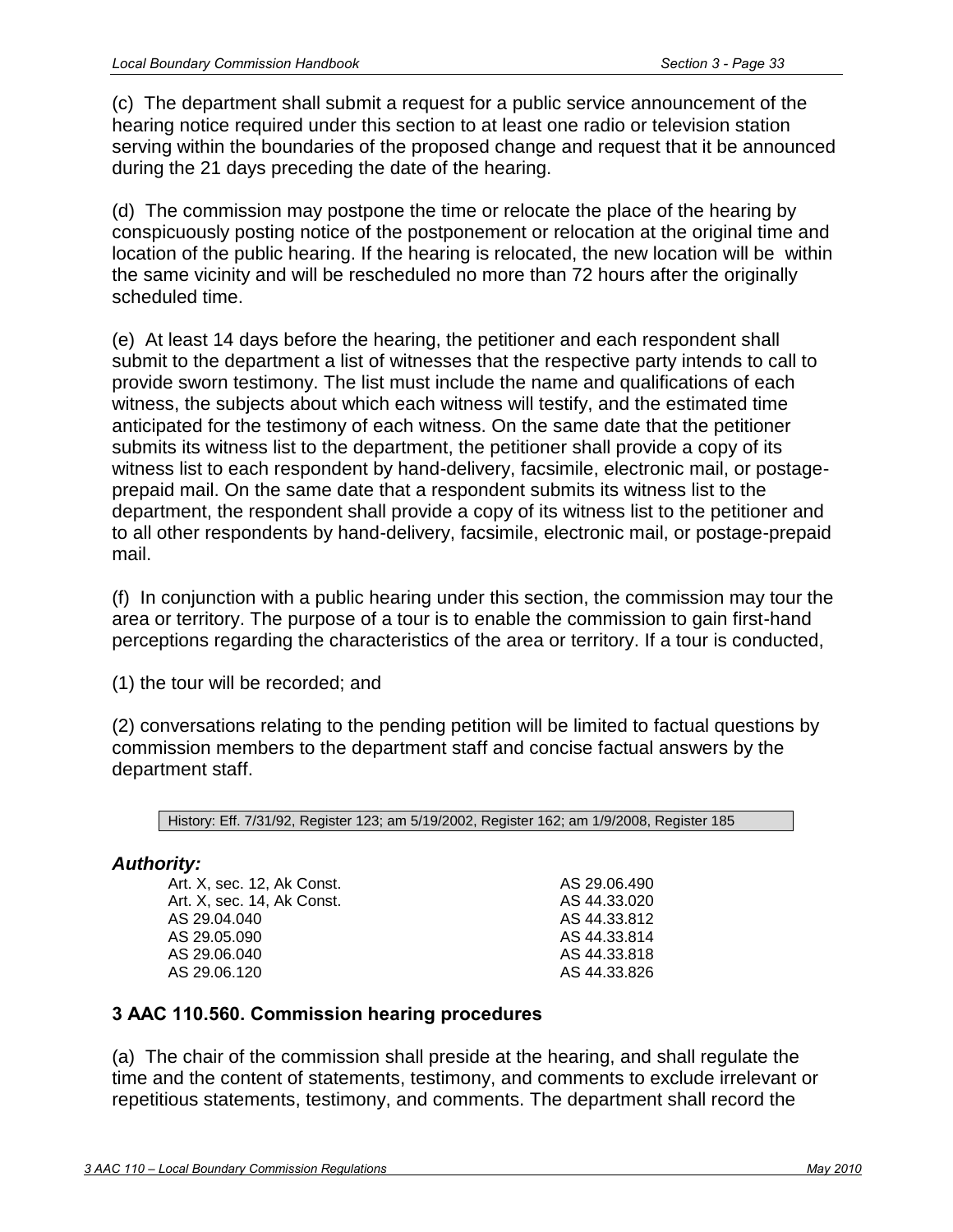(c) The department shall submit a request for a public service announcement of the hearing notice required under this section to at least one radio or television station serving within the boundaries of the proposed change and request that it be announced during the 21 days preceding the date of the hearing.

(d) The commission may postpone the time or relocate the place of the hearing by conspicuously posting notice of the postponement or relocation at the original time and location of the public hearing. If the hearing is relocated, the new location will be within the same vicinity and will be rescheduled no more than 72 hours after the originally scheduled time.

(e) At least 14 days before the hearing, the petitioner and each respondent shall submit to the department a list of witnesses that the respective party intends to call to provide sworn testimony. The list must include the name and qualifications of each witness, the subjects about which each witness will testify, and the estimated time anticipated for the testimony of each witness. On the same date that the petitioner submits its witness list to the department, the petitioner shall provide a copy of its witness list to each respondent by hand-delivery, facsimile, electronic mail, or postageprepaid mail. On the same date that a respondent submits its witness list to the department, the respondent shall provide a copy of its witness list to the petitioner and to all other respondents by hand-delivery, facsimile, electronic mail, or postage-prepaid mail.

(f) In conjunction with a public hearing under this section, the commission may tour the area or territory. The purpose of a tour is to enable the commission to gain first-hand perceptions regarding the characteristics of the area or territory. If a tour is conducted,

(1) the tour will be recorded; and

(2) conversations relating to the pending petition will be limited to factual questions by commission members to the department staff and concise factual answers by the department staff.

History: Eff. 7/31/92, Register 123; am 5/19/2002, Register 162; am 1/9/2008, Register 185

# *Authority:*

Art. X, sec. 12, Ak Const. Art. X, sec. 14, Ak Const. AS 29.04.040 AS 29.05.090 AS 29.06.040 AS 29.06.120 AS 29.06.490 AS 44.33.020 AS 44.33.812 AS 44.33.814 AS 44.33.818 AS 44.33.826

# **3 AAC 110.560. Commission hearing procedures**

(a) The chair of the commission shall preside at the hearing, and shall regulate the time and the content of statements, testimony, and comments to exclude irrelevant or repetitious statements, testimony, and comments. The department shall record the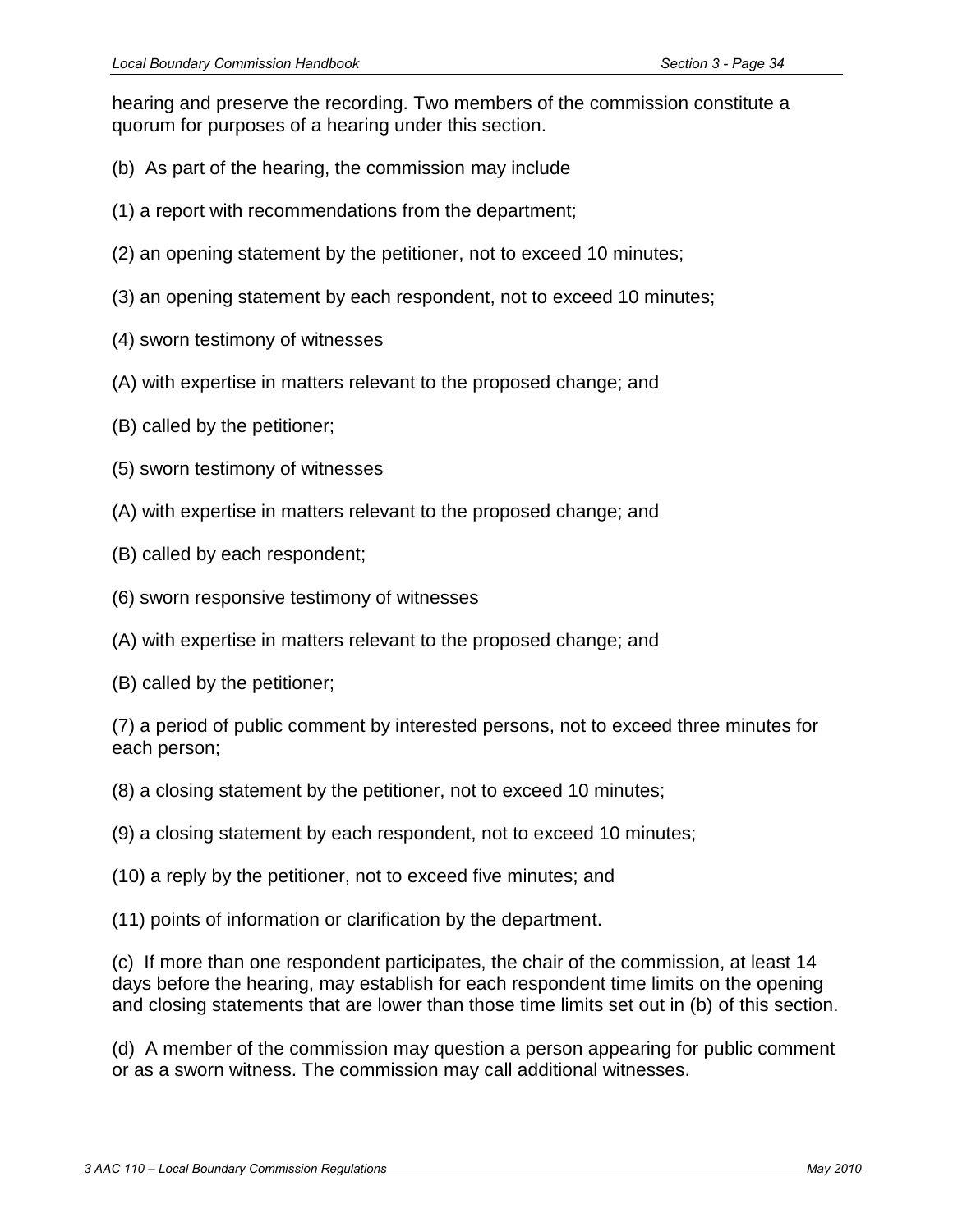hearing and preserve the recording. Two members of the commission constitute a quorum for purposes of a hearing under this section.

- (b) As part of the hearing, the commission may include
- (1) a report with recommendations from the department;
- (2) an opening statement by the petitioner, not to exceed 10 minutes;
- (3) an opening statement by each respondent, not to exceed 10 minutes;
- (4) sworn testimony of witnesses
- (A) with expertise in matters relevant to the proposed change; and
- (B) called by the petitioner;
- (5) sworn testimony of witnesses
- (A) with expertise in matters relevant to the proposed change; and
- (B) called by each respondent;
- (6) sworn responsive testimony of witnesses
- (A) with expertise in matters relevant to the proposed change; and
- (B) called by the petitioner;

(7) a period of public comment by interested persons, not to exceed three minutes for each person;

- (8) a closing statement by the petitioner, not to exceed 10 minutes;
- (9) a closing statement by each respondent, not to exceed 10 minutes;
- (10) a reply by the petitioner, not to exceed five minutes; and
- (11) points of information or clarification by the department.

(c) If more than one respondent participates, the chair of the commission, at least 14 days before the hearing, may establish for each respondent time limits on the opening and closing statements that are lower than those time limits set out in (b) of this section.

(d) A member of the commission may question a person appearing for public comment or as a sworn witness. The commission may call additional witnesses.